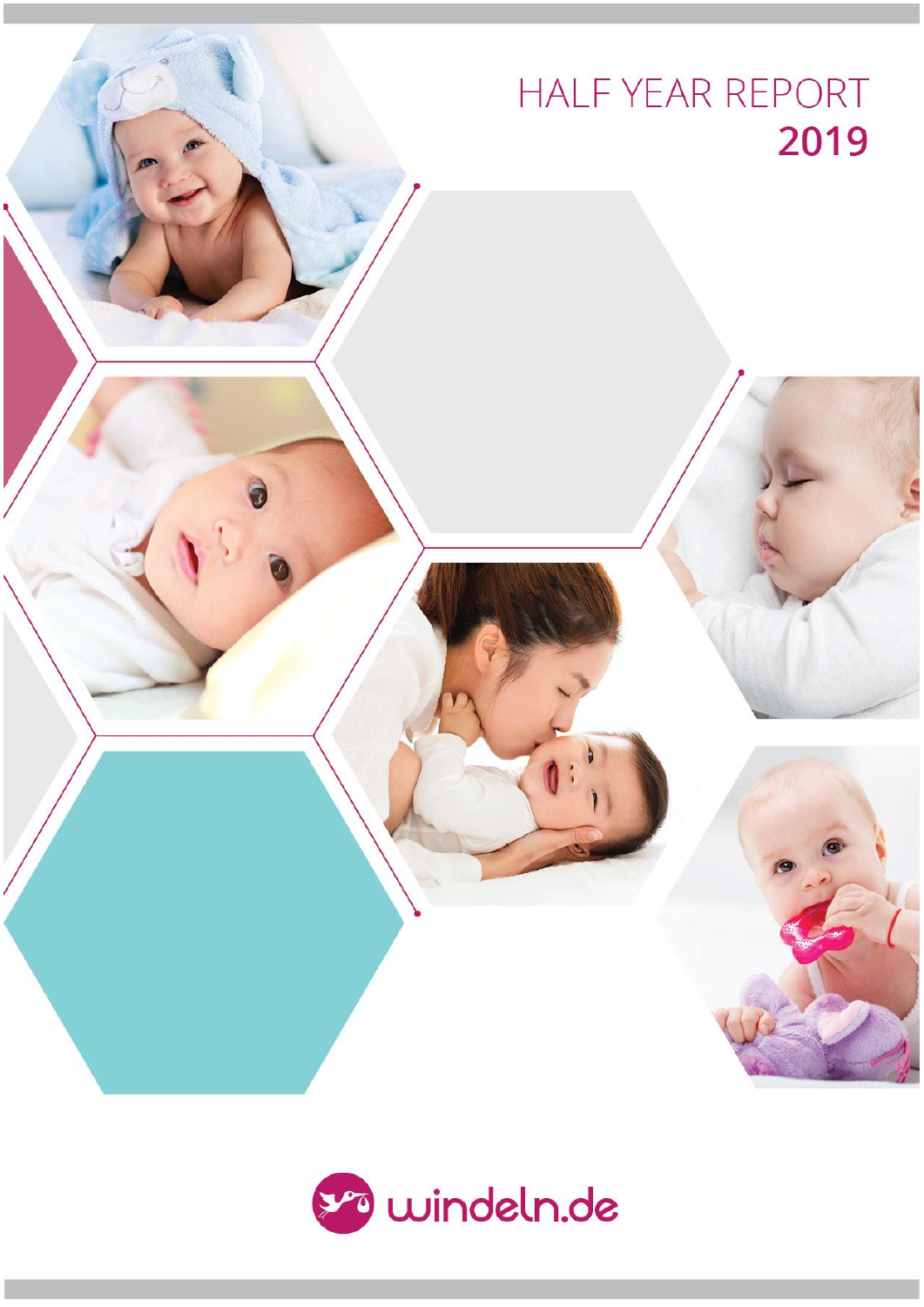# TABLE OF CONTENTS

#### INTERIM GROUP MANAGEMENT REPORT

- Fundamental information about the Group
- Report on economic position
- Outlook
- Opportunities and risk report
- Financial risk management and financial instruments

#### INTERIM CONSOLIDATED FINANCIAL STATEMENTS

- Consolidated income statement and other comprehensive income
- Consolidated statement of financial position
- Consolidated statement of cash flows
- Consolidated statement of changes in equity
- Notes to the interim consolidated financial statements
- Responsibility statement by the management board

#### SERVICE

- Glossary
- Financial calendar 2019
- Imprint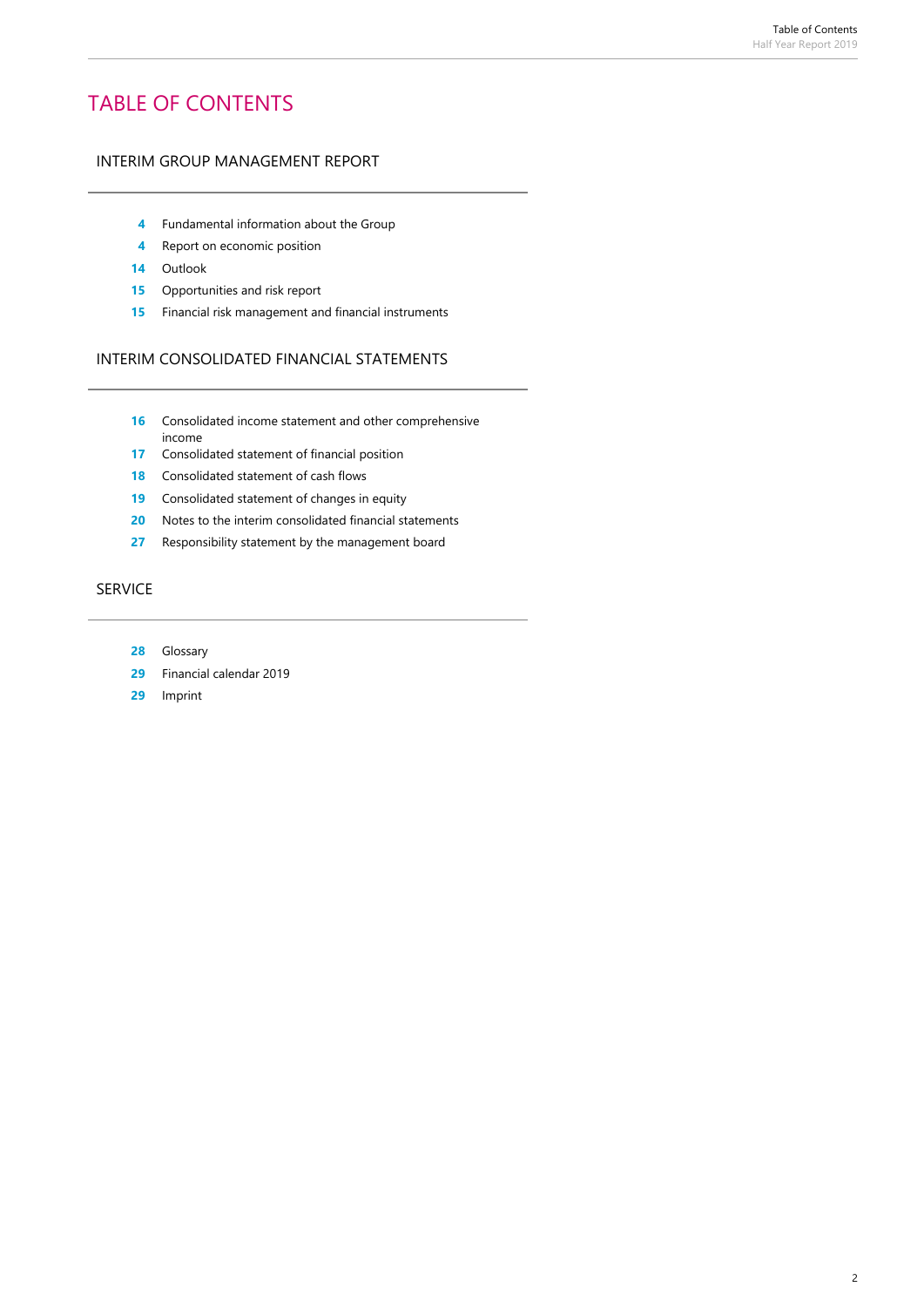# WINDELN.DE GROUP AT A GLANCE

| Performance indicators (continuing operations only)          | H1 2019      | H1 2018    | Q2 2019    | Q2 2018    |
|--------------------------------------------------------------|--------------|------------|------------|------------|
| Site visits                                                  | 20,560,065   | 21,382,234 | 10,074,835 | 9,126,914  |
| Mobile visit share (as % of site visits)                     | 76.3%        | 72.1%      | 73.6%      | 71.8%      |
| Mobile orders (as % of number of orders)                     | 60.9%        | 54.2%      | 60.4%      | 55.2%      |
| Active customers                                             | 454,869      | 681,426    | 454,869    | 681,426    |
| Number of orders                                             | 379,250      | 613,671    | 178,591    | 283,462    |
| Average orders per active customer (in number of orders)     | 2.2          | 2.2        | 2.2        | 2.2        |
| Share of repeat customer orders                              | 73.0%        | 74.9%      | 73.0%      | 74.9%      |
| (as % of orders of last 12 months)                           |              |            |            |            |
| Gross order intake (in EUR)                                  | 34, 196, 776 | 55,287,823 | 16,375,674 | 25,414,022 |
| Average order value (in EUR)                                 | 90.17        | 90.09      | 91.69      | 90.01      |
| Returns (as % of gross revenues from orders)                 | 3.0%         | 3.5%       | 2.6%       | 3.6%       |
| Adjusted marketing cost ratio (as % of revenues)             | 4.9%         | 4.6%       | 5.0%       | 4.6%       |
| Adjusted fulfilment cost ratio (as % of revenues)            | 14.9%        | 17.5%      | 13.5%      | 19.7%      |
| Adjusted other SG&A expenses (as % of revenues)              | 23.1%        | 22.1%      | 22.6%      | 24.6%      |
|                                                              |              |            |            |            |
| Earnings position (continuing operations only)               |              |            |            |            |
| Revenues (in kEUR)                                           | 40,909       | 56,371     | 20,146     | 23,548     |
| Gross profit (in kEUR)                                       | 10,226       | 13,459     | 5,010      | 5,589      |
| Gross profit (as % of revenues)                              | 25.0%        | 23.9%      | 24.9%      | 23.7%      |
| Operating contribution (in kEUR)                             | 2,158        | 1,270      | 1,295      | $-52$      |
| Operating contribution (as % of revenues)                    | 5.3%         | 2.3%       | 6.4%       | $-0.2%$    |
| Adjusted EBIT (in kEUR)                                      | $-7,306$     | $-11,061$  | $-3,261$   | $-5,855$   |
| Adjusted EBIT (as % of revenues)                             | $-17.9%$     | $-19.8%$   | $-16.2%$   | $-24.9%$   |
|                                                              |              |            |            |            |
| <b>Financial position</b>                                    |              |            |            |            |
| Cash flow from operating activities (in kEUR)                | $-8,615$     | $-13,784$  | $-3,331$   | 2,430      |
| Cash flow from investing activities (in kEUR)                | 433          | 1,387      | 460        | 884        |
| Cash flow from financing activities (in kEUR)                | 9,119        | 1,590      | $-551$     | 19         |
| Net decrease in cash and cash equivalents                    | 937          | $-10,807$  | $-3,422$   | 3,333      |
| Cash and cash equivalents at the end of the period (in kEUR) | 12,079       | 15,656     | 12,079     | 15,656     |
| Current time deposits (in kEUR)                              |              | 1,250      |            | 1,250      |
| Total cash and time deposits (in kEUR)                       | 12,079       | 16,906     | 12,079     | 16,906     |
|                                                              |              |            |            |            |
| Other                                                        |              |            |            |            |
| Basic earnings per share (in EUR)                            | $-1.08$      | $-7.32*$   | $-0.37$    | $-2.08*$   |
| Basic earnings per share from continuing operations (in EUR) | $-1.09$      | $-4.09*$   | $-0.37$    | $-1.76*$   |

All performance indicators and the section earnings position include amounts from continuing operations only. Feedo Group was deconsolidated in August 2018 after its divestiture and is presented as discontinued operation in the consolidated income statement.

\* Prior year disclosures of earnings per share were restated in line with IAS 33 due to the capital decrease performed in January 2019.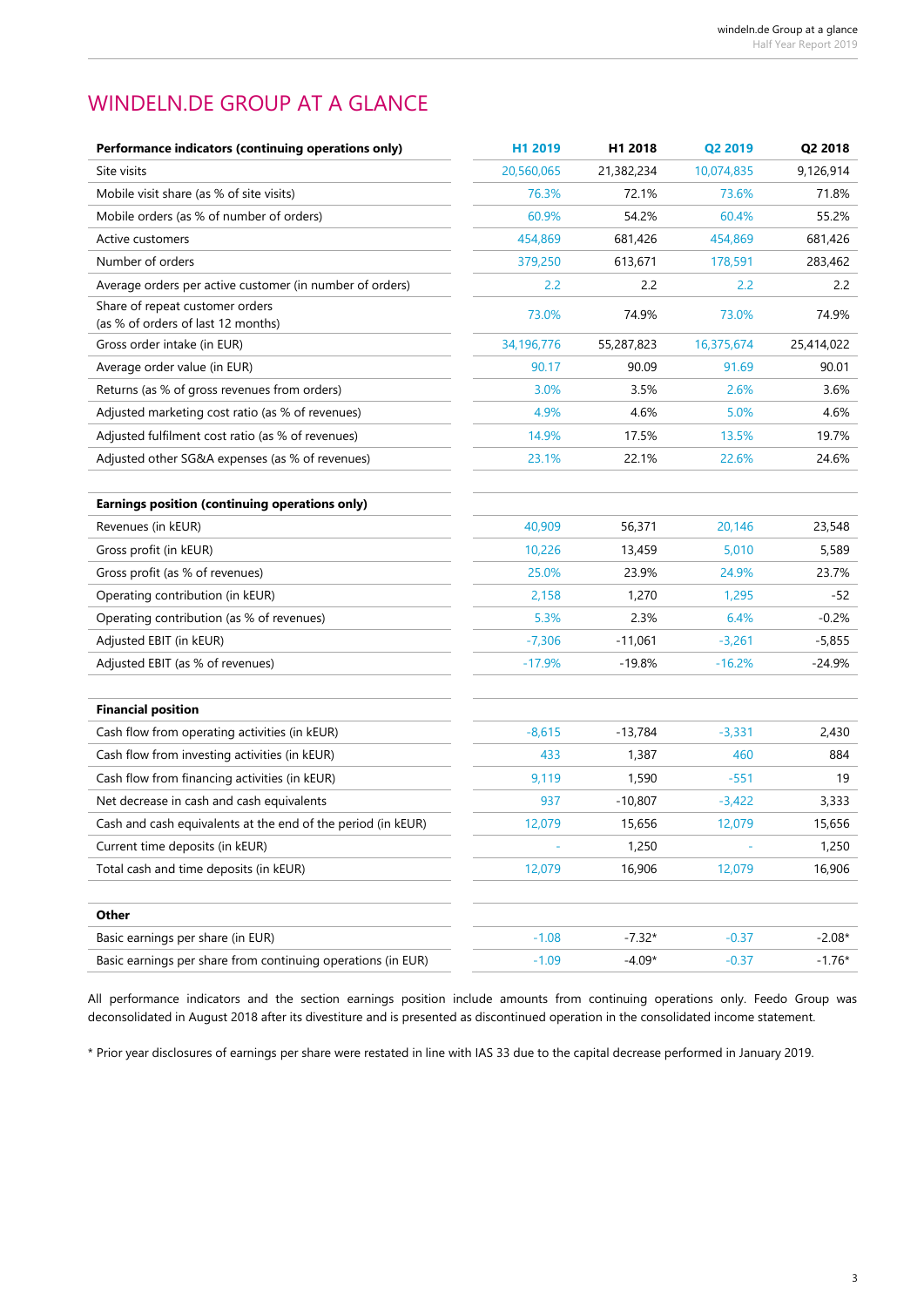# INTERIM GROUP MANAGEMENT REPORT AS OF JUNE 30, 2019

### 1. Fundamental information about the Group

The statements on the business model, strategy and competitive situation of the Group as well as research and development made in the Annual Report 2018 still apply as of June 30, 2019. The Group structure is unchanged on June 30, 2019.

The most important performance indicators for the management of the Group comprise revenues, operating contribution as percentage of revenues, adjusted earnings before interest and taxes as percentage of revenues (adjusted EBIT as percentage of revenues) and the Group cash flow.

For the purposes of managing the Group, earnings before interest and taxes (EBIT) are adjusted for expenses and income in connection with share-based compensation, reorganization measures, impairments of intangible assets (if applicable in the reporting period) and income and expenses of the closed shop pannolini.it in 2018.

The management board manages at Group level.

Non-financial key performance indicators remain unchanged compared to the Annual Report 2018.

### 2. Report on economic position

#### 2.1. Macroeconomic conditions

The German economy grew again in the first half of 2019<sup>[1]</sup>, albeit only slightly. After a surprisingly positive development of the German economy in the first quarter, however, the current economic indicators now point to a subdued development in the second quarter. Gross domestic product (GDP) rose by 0.6% in the first quarter of 2019 (price-adjusted). Economic research institutes, international organizations and the Federal Government had recently lowered their growth forecasts for 2019. The main reasons for this were the slowdown in the global economy, the trade war between the US and China and the uncertainties of Brexit. Most economists expect economic growth in Germany of less than one percent for this year, compared to 1.4% in 2018. For the year 2019, the German government even solely expects a 0.5% increase in price-adjusted GDP.[2]

However, private consumption increased surprisingly strong in the first quarter by 1.2% qoq. Nevertheless, retail sales in May were down 0.6% month-on-month.[3] Retail sales in Germany amounted to around EUR 525 billion in 2018, which corresponds to growth of 2.3% compared to the previous year. For the year 2019, according to the forecast of the trade association Germany HDE, retail sales will increase by around two percent to about EUR 535.5 billion.[4] The retail sector has benefited sustainably from the consumer-friendly environment of recent years. The growth driver remains online trading, which recorded total revenues of EUR 65.1 billion in 2018 (growth of approx. 11% compared to 2017). In the first half of 2019, online sales in Germany recorded sales growth of 11.2% compared to the same period of the previous year.<sup>[5]</sup> For the year 2019, a growth of approximately 10% to around EUR 71.9 billion is expected.<sup>[6]</sup>

Across Europe, there was also an increase in online sales in 2018 at EUR 313 billion. For 2019, more consumer spending is expected in all European countries. By 2019, European online sales are expected to generate sales of approximately EUR 344 billion.<sup>[7]</sup>

Retail sales in China grew by around 9% in 2018 compared to the previous year. In e-commerce, a volume of approximately EUR 576 billion were recorded in 2018. The Group expects further annual growth of around 11% by 2023.<sup>[8]</sup>

Due to the continued positive growth figures of the online trade and the toy and baby product segments, the Group sees further growing market opportunities for the business model of trading products, children and families.

The withdrawal of the United Kingdom from the European Union ("Brexit") has no direct impact on the Group. In the first half of 2019, windeln.de delivered only a very insignificant number of products to the United Kingdom procured products from it. There are no plans to expand the business there in the future either. According to eMarketer, the effects of the trade dispute between the US and China also have no negative effects for Europe with regard to the cross-border e-commerce market in China, as the increasing demand for high-quality

1

<sup>[1]</sup> Spiegel Online[; https://www.spiegel.de/wirtschaft/soziales/bruttoinlandsprodukt-deutsche-wirtschaft-waechst-leicht-a-1267480.html;](https://www.spiegel.de/wirtschaft/soziales/bruttoinlandsprodukt-deutsche-wirtschaft-waechst-leicht-a-1267480.html) retrieved on July 26, 2019

<sup>[2]</sup> Statistisches Bundesamt[; https://www.destatis.de/DE/Presse/Pressemitteilungen/2019/05/PD19\\_184\\_811.html;](https://www.destatis.de/DE/Presse/Pressemitteilungen/2019/05/PD19_184_811.html) Wirtschaftswoche[; https://www.wiwo.de/politik/konjunktur/bip-deutsche](https://www.wiwo.de/politik/konjunktur/bip-deutsche-wirtschaft-waechst-wieder-aber-keine-entwarnung/24343574.html)[wirtschaft-waechst-wieder-aber-keine-entwarnung/24343574.html;](https://www.wiwo.de/politik/konjunktur/bip-deutsche-wirtschaft-waechst-wieder-aber-keine-entwarnung/24343574.html) both retrieved on July 25, 2019

<sup>[3]</sup> Bundesministerium für Wirtschaft und Energie[; https://www.bmwi.de/Redaktion/DE/Dossier/wirtschaftliche-entwicklung.html;](https://www.bmwi.de/Redaktion/DE/Dossier/wirtschaftliche-entwicklung.html) retrieved on July 18, 2019

<sup>[4]</sup> [https://einzelhandel.de/images/presse/Pressekonferenz/2019/Jahres-PK/HDE-Pressemeldung-JahresPK.pdf;](https://einzelhandel.de/images/presse/Pressekonferenz/2019/Jahres-PK/HDE-Pressemeldung-JahresPK.pdf) retrieved on July 22, 2019

<sup>[5]</sup> Manager Magazin[; https://www.manager-magazin.de/digitales/it/wish-amazon-alibaba-onlinehandel-waechst-zweistellig-a-1277549.html;](https://www.manager-magazin.de/digitales/it/wish-amazon-alibaba-onlinehandel-waechst-zweistellig-a-1277549.html) retrieved on July 25, 2019 [6] Statista[; https://de.statista.com/statistik/daten/studie/71568/umfrage/online-umsatz-mit-waren-seit-2000/;](https://de.statista.com/statistik/daten/studie/71568/umfrage/online-umsatz-mit-waren-seit-2000/) [https://www.handelsdaten.de/branchen/e-commerce-und-versandhandel;](https://www.handelsdaten.de/branchen/e-commerce-und-versandhandel)  both retrieved on July 25, 2019

<sup>[7]</sup> Statista[; https://de.statista.com/outlook/243/102/ecommerce/europa;](https://de.statista.com/outlook/243/102/ecommerce/europa) retrieved on July 25, 2019

<sup>[8]</sup> Statista[; https://de.statista.com/outlook/243/117/ecommerce/china;](https://de.statista.com/outlook/243/117/ecommerce/china) retrieved on July 25, 2019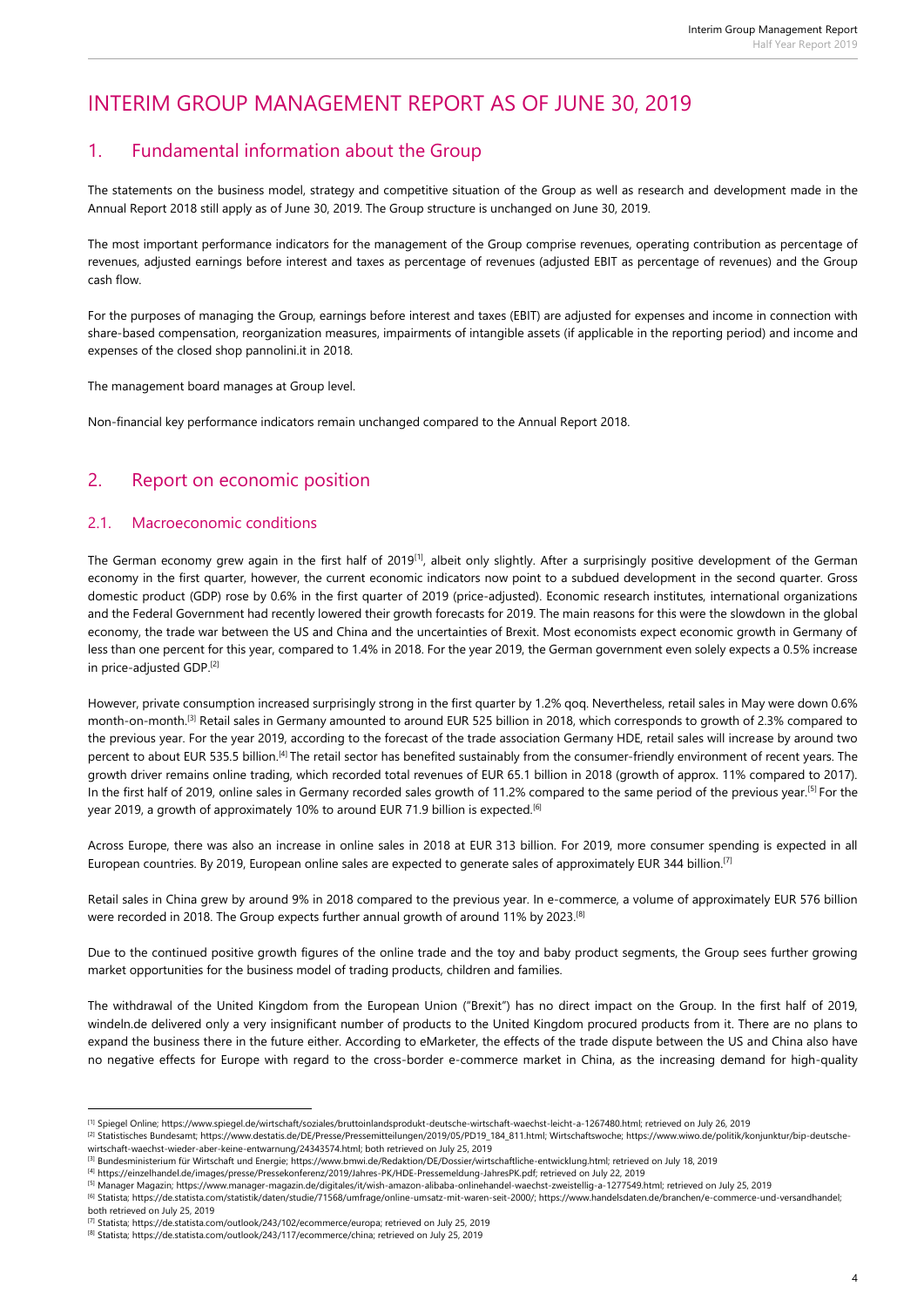products of the growing Chinese middle class in the ongoing trade dispute between the US and China can be increasingly supplied by Europe and Australia<sup>[9]</sup>

#### 2.2. Sector-specific environment – market for products for babies, toddlers and children

#### **German and European market**

The growth of the e-commerce market for baby consumer goods and other baby, toddler and children's products is important to the Group. According to internal Group estimations, online retailing in the area of baby and toddler supplies in Germany amounted to around EUR 2 billion in 2018 and is expected to grow by 3.5% annually until 2023. Since 2012, a positive birth trend has been observed in Germany. In 2016, around 792,000 children were born. In 2017, a slight decline of 0.9% was recorded with 785,000 births, also because the number of births in the previous years had increased significantly.<sup>[10]</sup> With a birth rate of 1.59 children per woman, the positive trend observed since 2012 continuers. From the Group's perspective, steady growth is likely.<sup>[11]</sup>

Sales in the toy and baby segment in Europe are estimated to be around EUR 11.8 billion in 2019. The penetration rate is currently around 16.6% and is expected to reach 23.1% in 2023. The Group expects growth in its e-commerce share and online infrastructure as well as a further increase in the use of online services in all parts of Europe.<sup>[12]</sup>

Through the expanded offering of health and beauty products, the Group is strengthening its presence in a positively anticipated market with an average annual growth rate of about 6% by 2023 in Germany. In 2018, the market recorded sales of EUR 2.5 billion. For 2019, sales of EUR 2.7 billion are expected. In Europe, sales of around EUR 17.8 billion are expected in the health care and beauty segment. The particular attractiveness of the market is also characterized by an average growth rate that is higher compared to the baby and toddler needs segment.

#### **Mobile devices**

1

The constant rise of the use of smartphones and tablets is one of the main reasons for the increasing online penetration in Europe. Smartphones and tablets offer customers a convenient way to shop at any time and from anywhere. This is a major advantage especially in the sale of baby and toddler products. In addition, online marketing via mobile devices (e.g. push notifications) offers a new opportunity to increase daily interaction with customers. The Group is continuously working to improve the mobile shopping experience for its customers and introduced a new app in 2018, among other things. The share of mobile page views at windeln.de amounted to 76.3% in H1 2019 (the share of mobile orders amounted to 60%).

In China, over 90% of internet users are already using mobile devices online. The mobile platform is in the foreground, which is why windeln.de continuously optimizes its offering on mobile devices in China as well.

#### **Cross-border e-commerce market in China**

windeln.de is also active in the Chinese cross-border e-commerce market. Chinese customers buy directly from foreign online merchants in this market segment. The volume of Chinese cross-border e-commerce amounted to USD 121.6 billion last year, which corresponds to growth of around 21.4% year-on-year. It is estimated that further steady growth in the range of just under 13% per annum on average will be achieved until 2023. In 2018, the number of users of the cross-border e-commerce market rose by more than 13%. According to eMarketer, every fourth user of Chinese e-commerce will have completed a cross-border purchase by 2020. The regions around Guandong, Shanghai and Beijing are among the most attractive.<sup>[13]</sup> With the rising disposable income of the Chinese population and a strongly growing middle class, the demand for high-quality products from Europe, especially from Germany as well, has been growing for years.[14] The main product categories purchased are cosmetics and healthcare products, as well as products for mothers and children.<sup>[15]</sup>

The growth of the Chinese cross-border e-commerce market is stimulated by the following drivers:

- An increase in the annual restriction on cross-border e-commerce purchases from RMB 20,000 to RMB 26,000 per capita as of January 1, 2019, benefits the Group's business activities. In addition, the limit on the value of goods in individual transactions was increased from RMB 2,000 to RMB 5,000.[16]
- Since September 2018, China's customs administration has been working on new methods to optimize and accelerate customs clearance.[17]
- A reduction in the taxation of incoming mail from 30% to 25% for personal items (clothing and fashion items) and from 60% to 50% for cosmetic products represents a growth-promoting development.[18]

<sup>[9]</sup> eMarketer; https://retail.emarketer.com/article/trade-war-will-have-little-effect-on-cross-border-ecommerce/5be3322cb979f10520fef8a4 ; retrieved on February 7, 2019 [10] Statista[; https://de.statista.com/infografik/14691/geburtenzahl-in-deutschland/;](https://de.statista.com/infografik/14691/geburtenzahl-in-deutschland/) retrieved on July 31, 2019

<sup>[11]</sup> Zeit ONLINE[; https://www.zeit.de/wissen/2018-07/geburten-deutschland-anstieg-2018;](https://www.zeit.de/wissen/2018-07/geburten-deutschland-anstieg-2018) retrieved on July 31, 2019

<sup>[12]</sup> Statista; https://de.statista.com/outlook/257/102/spielzeug-baby/europa; retrieved on July 25, 2019

<sup>[13]</sup> unit m[; https://www.unit-m.de/china-als-ecommerce-markt-zahlen-und-fakten/;](https://www.unit-m.de/china-als-ecommerce-markt-zahlen-und-fakten/) abgerufen am 23.07.2019

<sup>[14]</sup> eMarketer[; https://retail.emarketer.com/article/trade-war-will-have-little-effect-on-cross-border-ecommerce/5be3322cb979f10520fef8a4;](https://retail.emarketer.com/article/trade-war-will-have-little-effect-on-cross-border-ecommerce/5be3322cb979f10520fef8a4) retrieved on July 23, 2019

<sup>[15]</sup> Hermes; https://www.hermes-supply-chain-blog.com/marktueberblick-china-das-ist-der-e-commerce-markt-im-reich-der-mitte/; retrieved on July 23, 2019

<sup>[16]</sup> State Council of the People's Republic of China; [http://english.gov.cn/news/top\\_news/2018/11/30/content\\_281476413209449.htm;](http://english.gov.cn/news/top_news/2018/11/30/content_281476413209449.htm) retrieved on July 23, 2019

<sup>[17]</sup> State Council of the People's Republic of China; [http://english.gov.cn/news/top\\_news/2018/11/30/content\\_281476413209449.htm;](http://english.gov.cn/news/top_news/2018/11/30/content_281476413209449.htm) retrieved on July 23, 2019

<sup>[18]</sup> Herlar[; https://jingdaily.com/cross-border-predictions/;](https://jingdaily.com/cross-border-predictions/) retrieved on July 23, 2019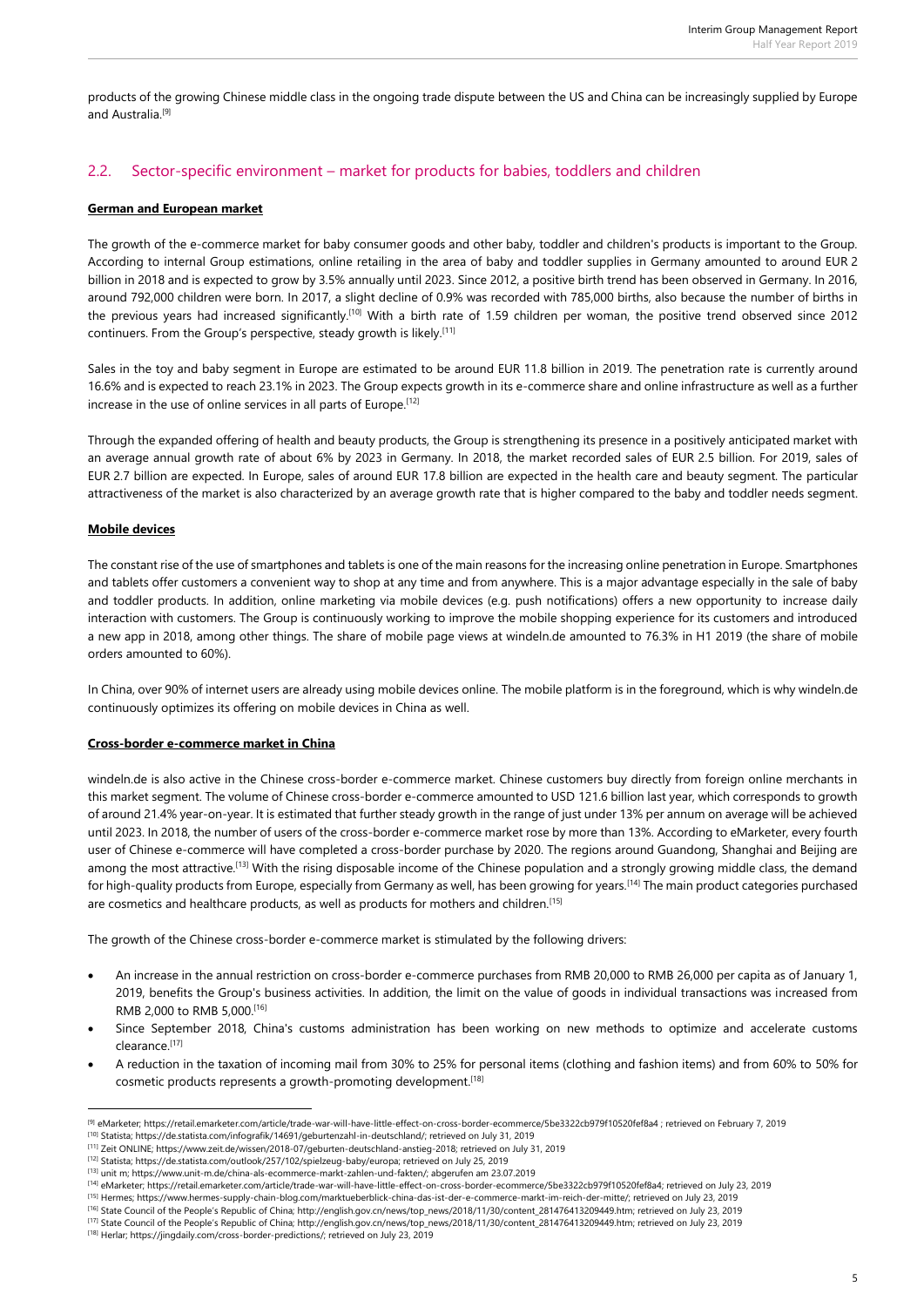- The market is also strengthened by the fact that more and more babies are being fed milk substitutes instead of breast milk. A total of 800 thousand tonnes of milk powder are expected to have been imported in 2016. Imports are expected to rise to 1.2 million tonnes until 2025.<sup>[19]</sup> The growth in demand for foreign quality products is additionally strengthened by past scandals with local milk substitutes. As in previous years, Aptamil milk powder was named as one of the top five products sold on Tmall Global on Single's Day, November 11, 2018.[20]
- In addition, the purchasing power of the middle class in China is growing at a rate of around 9% per capita from 2017 to 2022.<sup>[21]</sup> According to McKinsey, by 2022 the middle class is expected to reach 630 million people, particularly driving the demand for authentic, high-quality foreign products.[22] For these reasons, the Group believes that the overall market for baby products in China will continue to grow substantially in the coming years.<sup>[23]</sup>

Despite the structural attractiveness of the Chinese market, demand is volatile as it reacts to market changes such as new legal or regulatory regulations, product changes or temporarily tightened customs controls. It should also be noted that due to the attractiveness of the Chinese market, competition and thus price pressure will tend to increase in the future.

#### 2.3. Course of business

This section provides details on material transactions that occurred in the first six months of 2019.

#### **Extraordinary General Meeting**

At an Extraordinary General Meeting on January 9, 2019, it was resolved to reduce the share capital of windeln.de SE by way of an ordinary capital reduction by a reverse stock split at a ratio of 10 : 1 from EUR 31,136,470 to EUR 3,113,647. This measure was intended to give the Company the opportunity to raise capital on the capital market by issuing new shares, as the share price is intended to level off above EUR 1.00, the statutory minimum issue amount for capital increases. The merger of the shares reduces the number of shares in the Company without affecting the assets of the Company.

In accordance with IAS 33, presentation of earnings per share was adjusted for the prior year period. Earnings per share for H1 2018 have changed from EUR -0.73 to EUR -7.32.

Furthermore, it was resolved to increase the share capital of the Company by up to EUR 9,000,000 to EUR 12,113,647. The opportunity to implement a capital increase was used for a capital increase against cash contributions while respecting the subscription rights of the shareholders.

#### **Capital increase**

With entry in the commercial register on March 14, 2019, the subscription rights capital increase resolved by the Extraordinary General Meeting on January 9, 2019, successfully completed. The share capital was increased by issuing a total of 6,850,023 no-par value bearer shares, each with a nominal value of EUR 1.00 and with a dividend entitlement from January 1, 2018, against cash contribution of EUR 6,850,023 from EUR 3,113,647 to EUR 9,963,670. Based on the fixed subscription price of EUR 1.48 per share, this results in gross issue proceeds of EUR 10,138k.

#### **Change in payment provider**

Since end of Q1 2019, payments from customer orders in the German webshop www.windeln.de with payment method "purchase on account" or "direct debit" are processed through the payment provider Arvato Payment Solutions GmbH (AfterPay). The change in payment provider results in further reduction of default risks and service fees for payment processing.

#### **Technical enhancements**

**.** 

In February 2019, a new home page was launched for the shops www.windeln.de and www.windeln.ch. In addition to a leaner navigation panel, all presented contents are customized to the pregnancy week or the child's age. Following elements are customized for the target group: recommended products, latest promotions, favorite brands, product categories, relevant news in the magazine and category advisors. The launch in the other shops is planned for Q3 2019.

Since March 2019, the enhancement of the windeln.de App by the function "pregnancy" is also available in the Portuguese and French App, and thus in all our European markets. Expecting parents can enter the expected date of birth. This is used as a basis to provide information on the prenatal development of the baby and the mother in the various stages of pregnancy. The App offers useful tips and checklists. Furthermore, products are being presented in this section that may meet the mothers' interests.

<sup>[19]</sup> Agrar Heute[; https://www.agrarheute.com/tier/rind/milchprodukte-china-will-import-um-70-prozent-steigern-522743;](https://www.agrarheute.com/tier/rind/milchprodukte-china-will-import-um-70-prozent-steigern-522743) retrieved on July 23, 2019

<sup>[20]</sup> Technode[; https://technode.com/2017/11/11/alibaba-records-rmb-168-2-billion-in-singles-day-sales/;](https://technode.com/2017/11/11/alibaba-records-rmb-168-2-billion-in-singles-day-sales/) retrieved on July 23, 2019

<sup>[21]</sup> Statista[; https://www.statista.com/statistics/263775/gross-domestic-product-gdp-per-capita-in-china/;](https://www.statista.com/statistics/263775/gross-domestic-product-gdp-per-capita-in-china/) retrieved on July 23, 2019

<sup>[22]</sup> China Daily[; http://www.chinadaily.com.cn/business/tech/2017-02/16/content\\_28218209.htm;](http://www.chinadaily.com.cn/business/tech/2017-02/16/content_28218209.htm) retrieved on July 23, 2019

<sup>&</sup>lt;sup>[23]</sup> Seattle Times[; https://www.seattletimes.com/opinion/400-million-strong-and-growing-chinas-massive-middle-class-is-its-secret-weapon/;](https://www.seattletimes.com/opinion/400-million-strong-and-growing-chinas-massive-middle-class-is-its-secret-weapon/) retrieved on July 23, 2019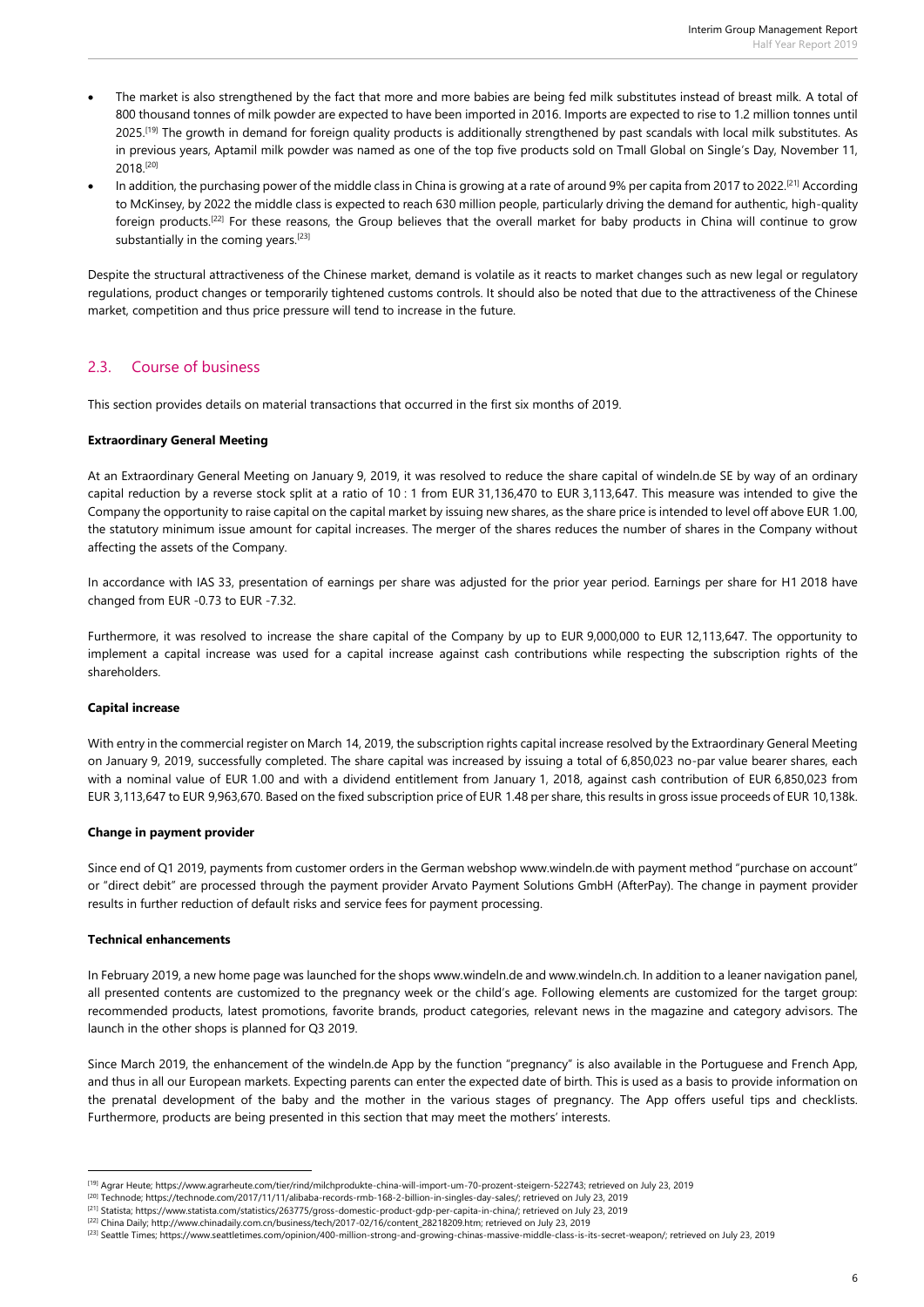In April 2019, the Baby App was launched for iOS mobile devices. It offers weekly summaries of the baby's development, midwife tips, automatic weekly push notification and various tracker functions (e.g. breastfeeding, sleeping, diaper changing, feeding or medication). The new App aims at providing additional content to customers and increasing traffic on our mobile shop and webshop. The App will be available for Android devices in July 2019.

#### **Management board and supervisory board**

Effective May 17, 2019, the supervisory board appointed Zhixiong Yan as a further member of the management board. In his function, Mr. Yan is responsible for windeln.de's strategy and business development of new sales channels in China driving the further growth of the Group in the attractive Chinese market. The term of his agreement ends on May 16, 2022.

The Annual General Meeting held on June 6, 2019, elected Ms. Xiao Jing Yu and Mr. Weijian Miao as members of the supervisory board of windeln.de SE. Dr. Hanna Eisinger and Dr. Christoph Braun resigned as members of the supervisory board by the end of the Annual General Meeting. The function of the deputy chairman of the supervisory board is assumed by Mr. Miao.

#### **Financial audit**

The Annual General Meeting held on June 6, 2019, elected KPMG AG Wirtschaftsprüfungsgesellschaft, Munich, as new auditor from fiscal year 2019 onwards. The election was recommended by the audit committee. Due to internal rotation rules of our previous auditor, Ernst & Young GmbH Wirtschaftsprüfungsgesellschaft, Munich, windeln.de underwent a regular tender process.

#### 2.4. Net assets, financial position and results of operations of windeln.de Group

#### 2.4.1. Results of operations

#### **Consolidated income statement**

|                                                     |           |           | Change    |          |                |                | Change   |           |
|-----------------------------------------------------|-----------|-----------|-----------|----------|----------------|----------------|----------|-----------|
|                                                     | <b>H1</b> | H1        | absolute  | relative | Q <sub>2</sub> | Q <sub>2</sub> | absolute | relative  |
| <b>kEUR</b>                                         | 2019      | 2018      | in kEUR   | in %     | 2019           | 2018           | in kEUR  | in %      |
| <b>Continuing operations</b>                        |           |           |           |          |                |                |          |           |
| Revenues                                            | 40,909    | 56,371    | $-15,462$ | $-27%$   | 20.146         | 23,548         | $-3.402$ | $-14%$    |
| Cost of sales                                       | $-30,683$ | $-42,912$ | 12,229    | $-28%$   | $-15,136$      | $-17,959$      | 2,823    | $-16%$    |
| <b>Gross profit</b>                                 | 10,226    | 13,459    | $-3,233$  | $-24%$   | 5,010          | 5,589          | $-579$   | $-10%$    |
| Selling and distribution expenses                   | $-14,240$ | $-21,637$ | 7,397     | $-34%$   | $-6,530$       | $-9,307$       | 2,777    | $-30%$    |
| Administrative expenses                             | $-4.069$  | $-4,291$  | 222       | $-5%$    | $-2,286$       | $-1,707$       | $-579$   | 34%       |
| Other operating income                              | 313       | 479       | $-166$    | $-35%$   | 101            | 317            | $-216$   | $-68%$    |
| Other operating expenses                            | $-58$     | $-456$    | 398       | $-87%$   | $-4$           | $-351$         | 347      | $-99%$    |
| <b>Earnings before interest and</b><br>taxes (EBIT) | $-7,828$  | $-12,446$ | 4,618     | $-37%$   | $-3,709$       | $-5,459$       | 1,750    | $-32%$    |
| Financial income                                    | ٠         | 6         | -6        | $-100%$  |                | 3              | $-3$     | $-100%$   |
| Financial expenses                                  | $-42$     | $-26$     | $-16$     | 62%      | $-19$          | $-2$           | $-17$    | >100%     |
| <b>Financial result</b>                             | $-42$     | $-20$     | $-22$     | >100%    | $-19$          | 1              | $-20$    | $< -100%$ |
| <b>Earnings before taxes (EBT)</b>                  | $-7,870$  | $-12,466$ | 4,596     | $-37%$   | $-3,728$       | $-5,458$       | 1,730    | $-32%$    |
| Income taxes                                        | $-3$      | $-14$     | 11        | $-79%$   | $-1$           | $-11$          | 10       | $-91%$    |
| <b>Profit or loss from continuing</b><br>operations | $-7,873$  | $-12,480$ | 4,607     | $-37%$   | $-3,729$       | $-5,469$       | 1,740    | $-32%$    |
| Profit or loss from discontinued<br>operations      | 49        | $-9,862$  | 9,911     | $-100%$  | 8              | $-985$         | 993      | $< -100%$ |
| <b>PROFIT OR LOSS FOR THE</b><br><b>PERIOD</b>      | $-7,824$  | $-22,342$ | 14,518    | $-65%$   | $-3,721$       | $-6,454$       | 2,733    | $-42%$    |

Unless stated otherwise, the following explanations relate solely to continuing operations, i. e. without Feedo Group. Feedo Group was sold as of August 24, 2018; its results of operations are presented in the line "profit or loss from discontinued operations".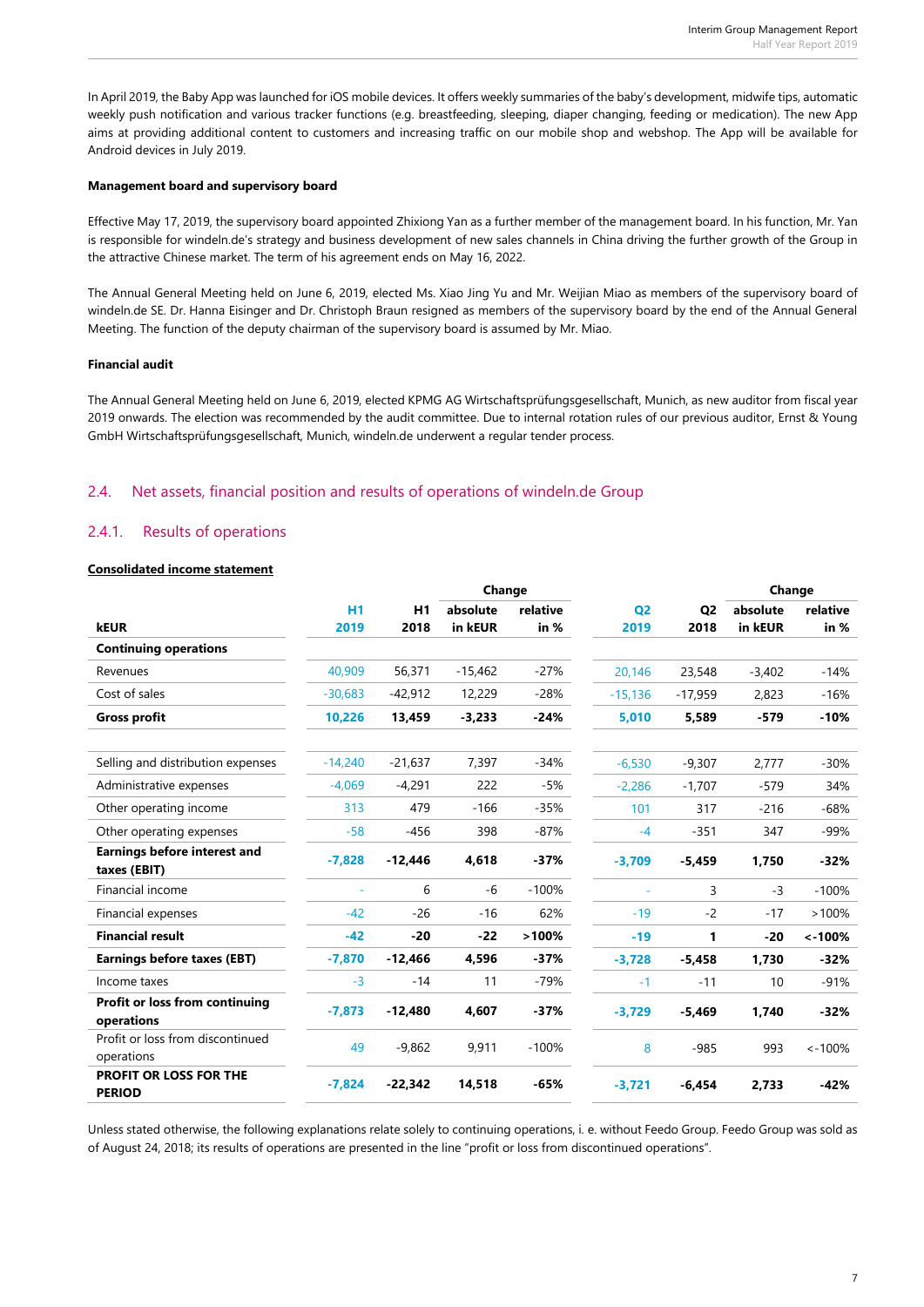In the first six months of 2019, the Group generated *revenues* of EUR 40,909, a decrease of 27% compared to the prior year period 2018. The decrease in revenue mainly affected the regions "Other / rest of Europe" (-52%) and "DACH" (-29%), China (-14%) is less affected. This results from the implementation of our long-term strategy of focusing on high-margin products, usually non-consumables such as fashion and toys. In return, a lower number of consumable products was sold that tend to have lower margins. Additionally, supplier conditions were successfully renegotiated, such as advertising subsidies and supplier-funded promotion activities. Therefore, the *margin (gross profit as % of revenues)* increased by 1.1pp to 25.0% compared to the prior year quarter.

*Selling and distribution expenses* decreased by EUR 7,397k or 34% to EUR 14,240k. Significant savings stem from expenses for logistics (EUR 3,308k or -39%), personnel (EUR 2,136k or -35%), marketing (EUR 658k or -25%) and warehouse rent (EUR 553k or -38%). The decrease in absolute numbers results from lower order and revenue volumes (-27%). Warehouse rent could be disproportionately reduced through the sell-off of aged inventories. Also, logistics expenses could be disproportionally decreased as more deliveries to Tmall customers were made from our cost efficient warehouse location in Guangzhou/China. The decrease in personnel expenses is a direct result of the headcount reduction initiated in Q1 2018.

*Administrative expenses* amount to EUR 4,069k and are slightly lower than in the prior year period (-5%). The increase of administrative expenses in the second quarter of 2019 compared to the second quarter of 2018 results from the stock option plan "Incentive 2019" and from legal and consulting fees that were mainly spent for the development of new sales channels in China.

*Other operating income* decreased in the first six months of 2019 by EUR 166k to EUR 313k, mainly from lower foreign exchange gains. At the same time, income from subleases have increased due to the sublease of unused office spaces. *Other operating expense* decreased in the first six months of 2019 by EUR 398k, mainly from lower foreign exchange losses.

As a result of the above-mentioned developments, *earnings before interest and taxes (EBIT)* improved by EUR 4,618k or 37% in the first six months of 2019 and amount to minus EUR 7,828k.

The **financial result** is minus EUR 42k. The deterioration compared to the prior year period is a consequence of the adoption of IFRS 16 shifting costs from operating expenses to financial expenses.

The profit or loss from *discontinued operations* relates to the Feedo Group that was sold in 2018. The profit in the first six months of 2019 results from the remeasurement of claim assets on the historic purchase price and interest income from the deferred sales price payment. The loss incurred in the first six months of 2018 comprises negative operating results (EUR 2,264k) and expenses from the remeasurement of Feedo Group pursuant to IFRS 5 (EUR 7,598k).

#### **Financial key performance indicators**

The financial key performance indicators of the Group consist of revenues, operating contribution as percentage of revenues, adjusted EBIT as percentage of revenues and Group cash flow. The development of revenues is described in the paragraph above. The development of operating contribution as percentage of revenues is described in note 2.5 "Other financial performance indicators". The Group cash flow is described in note 2.4.2 "Financial position".

For the purposes of managing the Group, earnings before interest and taxes (EBIT) are adjusted for expenses and income in connection with share-based compensation, reorganization measures, impairments of intangible assets (if applicable in the reporting period) and income and expenses of the closed shop pannolini.it in 2018.

|                                                     |            |                        | Change              |                    |                        |                        | Change              |                    |
|-----------------------------------------------------|------------|------------------------|---------------------|--------------------|------------------------|------------------------|---------------------|--------------------|
| <b>kEUR</b>                                         | H1<br>2019 | H <sub>1</sub><br>2018 | absolute<br>in kEUR | relative<br>in $%$ | Q <sub>2</sub><br>2019 | Q <sub>2</sub><br>2018 | absolute<br>in kEUR | relative<br>in $%$ |
| <b>Earnings before interest and</b><br>taxes (EBIT) | $-7.828$   | $-12.446$              | 4.618               | $-37%$             | $-3.709$               | $-5,459$               | 1,750               | $-32%$             |
| adjusted for share-based<br>compensation            | 536        | $-387$                 | 923                 | $\leq -100\%$      | 448                    | $-472$                 | 920                 | $< -100%$          |
| adjusted for costs of<br>reorganization             | $-14$      | 1.058                  | $-1.072$            | $\lt$ -100%        |                        | 2                      | $-2$                | $-100%$            |
| adjusted for closure of<br>pannolini.it             | ٠          | 714                    | 714                 | $-100%$            | ٠                      | 74                     | $-74$               | $-100%$            |
| <b>Adjusted EBIT</b>                                | $-7.306$   | $-11.061$              | 3,755               | $-34%$             | $-3,261$               | $-5,855$               | 2,594               | $-44%$             |
| Adjusted EBIT (as % of<br>revenues)                 | $-17.9%$   | $-19.8%$               |                     |                    | $-16.2%$               | $-24.9%$               |                     |                    |

Adjusted EBIT improved by 34% compared to the prior year period and amounts to minus EUR 7,306k in the first six months of 2019. The change in absolute numbers results from lower order and revenue volumes. Adjusted EBIT as percentage of revenues has improved from -19.8% in the first six months of 2018 to -17.9% in the first six months of 2019. Improvements in gross margin, and lower expenses for logistics, personnel and warehouse rent are the main drivers.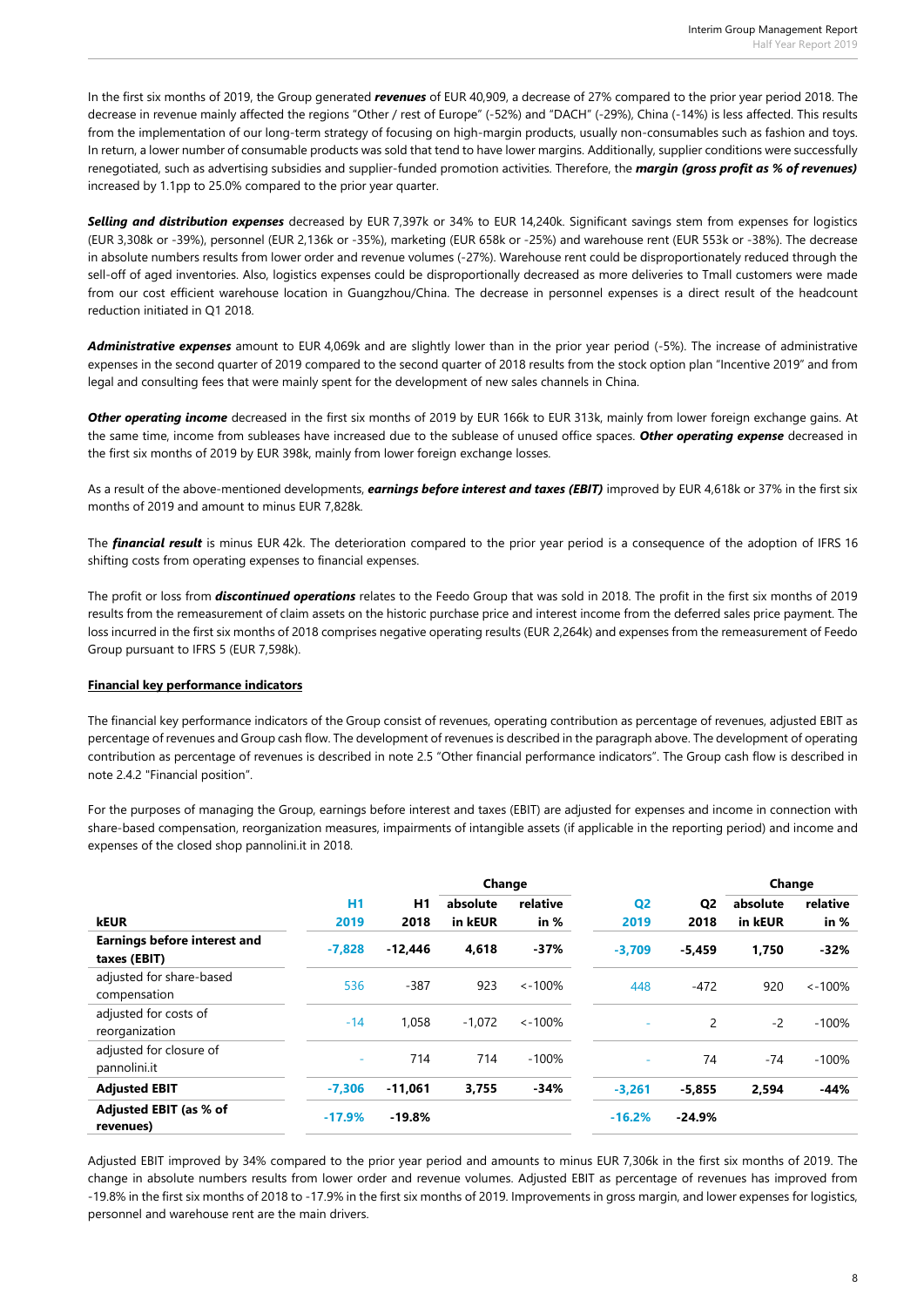#### **Non-financial key performance indicators**

The non-financial key performance indicators comprise the number of active customers, average number of orders per active customer, average order value and the share of repeat customer orders.

|                                                          | H <sub>1</sub> 2019 | H <sub>1</sub> 2018 | O <sub>2</sub> 2019 | Q2 2018 |
|----------------------------------------------------------|---------------------|---------------------|---------------------|---------|
| Active customers                                         | 454.869             | 681.426             | 454,869             | 681.426 |
| Average orders per active customer (in number of orders) | 22                  | 2.2                 | 2.2                 | 2.2     |
| Average order value (in EUR)                             | 90.17               | 90.09               | 91.69               | 90.01   |
| Share of repeat customer orders                          | 73.0%               | 74 9%               | 73.0%               | 74.9%   |
| (as % of orders of last 12 months)                       |                     |                     |                     |         |

The number of active customers decreased by 226.557 despite a relatively constant number of site visits. This is a consequence of the strategy to promote an increasing number of high margin products. Price sensitive customers are attracted by our shop offers, but cannot be convinced to actually make a purchase. The average number of orders per active customers is 2.2 as of June 30, 2019 and is stable compared to prior periods. The average order value amounts to EUR 90.17 in the first six months of 2019 and is almost unchanged compared to the first six months of 2019. Also the share of repeat customers is 73.0% as of June 30, 2019 and is almost at prior year level (74.9%).

#### **Regional results of operations**

|                                               |           |        | Change    |          |                |                | Change   |          |
|-----------------------------------------------|-----------|--------|-----------|----------|----------------|----------------|----------|----------|
|                                               | <b>H1</b> | H1     | absolute  | relative | Q <sub>2</sub> | Q <sub>2</sub> | absolute | relative |
| <b>kEUR</b>                                   | 2019      | 2018   | in kEUR   | in $%$   | 2019           | 2018           | in kEUR  | in $%$   |
| <b>Revenues from continuing</b><br>operations | 40.909    | 56.371 | $-15.462$ | $-27%$   | 20.146         | 23,548         | $-3.402$ | $-14%$   |
| Germany, Austria, Switzerland<br>(DACH)       | 8.962     | 12,599 | $-3.637$  | $-29%$   | 4.262          | 5,316          | $-1.054$ | $-20%$   |
| China                                         | 24,955    | 29,089 | $-4,134$  | $-14%$   | 12,671         | 11,624         | 1.047    | 9%       |
| Other / Rest of Europe                        | 6,992     | 14,683 | $-7,691$  | $-52%$   | 3.213          | 6.608          | $-3,395$ | $-51%$   |

The development of revenues per region can be found in the explanations on revenues.

#### 2.4.2. Financial position

|                                                                         |          |           | Change    |           |                |                | Change   |           |
|-------------------------------------------------------------------------|----------|-----------|-----------|-----------|----------------|----------------|----------|-----------|
|                                                                         | H1       | H1        | absolute  | relative  | Q <sub>2</sub> | Q <sub>2</sub> | absolute | relative  |
| <b>kEUR</b>                                                             | 2019     | 2018      | in kEUR   | in %      | 2019           | 2018           | in kEUR  | in %      |
| Loss for the period                                                     | $-7,824$ | $-22,342$ | 14,518    | $-65%$    | $-3,721$       | $-6,454$       | 2,733    | $-42%$    |
| Net cash flows from operating<br>activities                             | $-8,615$ | $-13,784$ | 5,169     | $-38%$    | $-3,331$       | 2,430          | $-5,761$ | $< -100%$ |
| Net cash flows from investing<br>activities                             | 433      | 1,387     | $-954$    | $-69%$    | 460            | 884            | $-424$   | $-48%$    |
| Net cash flows from financing<br>activities                             | 9,119    | 1,590     | 7,529     | >100%     | $-551$         | 19             | $-570$   | $< -100%$ |
| Cash and cash equivalents at the<br>beginning of the period             | 11,136   | 26,465    | $-15,329$ | $-58%$    | 15,504         | 12,324         | 3,180    | 26%       |
| Change in cash and cash<br>equivalents                                  | 937      | $-10,807$ | 11.744    | $< -100%$ | $-3,422$       | 3,333          | $-6,755$ | $< -100%$ |
| Change in cash and cash<br>equivalents due to foreign<br>exchange rates | 6        | $-2$      | 8         | $< -100%$ | $-3$           | $-1$           | $-2$     | >100%     |
| Cash and cash equivalents at<br>the end of the period                   | 12,079   | 15,656    | $-3,577$  | $-23%$    | 12,079         | 15,656         | $-3,577$ | $-23%$    |

In the first six months of 2019, the Group generated negative cash flows from *operating activities* in the amount of EUR 8,615k, which results mainly from the loss of the period (EUR 7,824). The loss of the period contains non-cash expenses for stock option programs (EUR 536k) and amortization/depreciation of intangible/fixed assets (EUR 934k). Inventories were increased by EUR 881k due to increased deliveries to Tmall customers from our warehouse location in China with negative impacts on cash flows from operating activities. In comparison to the six months period of 2018, cash flows from operating activities have significantly improved. This results from increased margins and improvements in the net working capital position, in particular receivables from advertising contributions. In the prior year quarter, cash flows from 2017 and from Q1 2018 were delayed into Q2 2018, therefore this quarter is only merely comparable.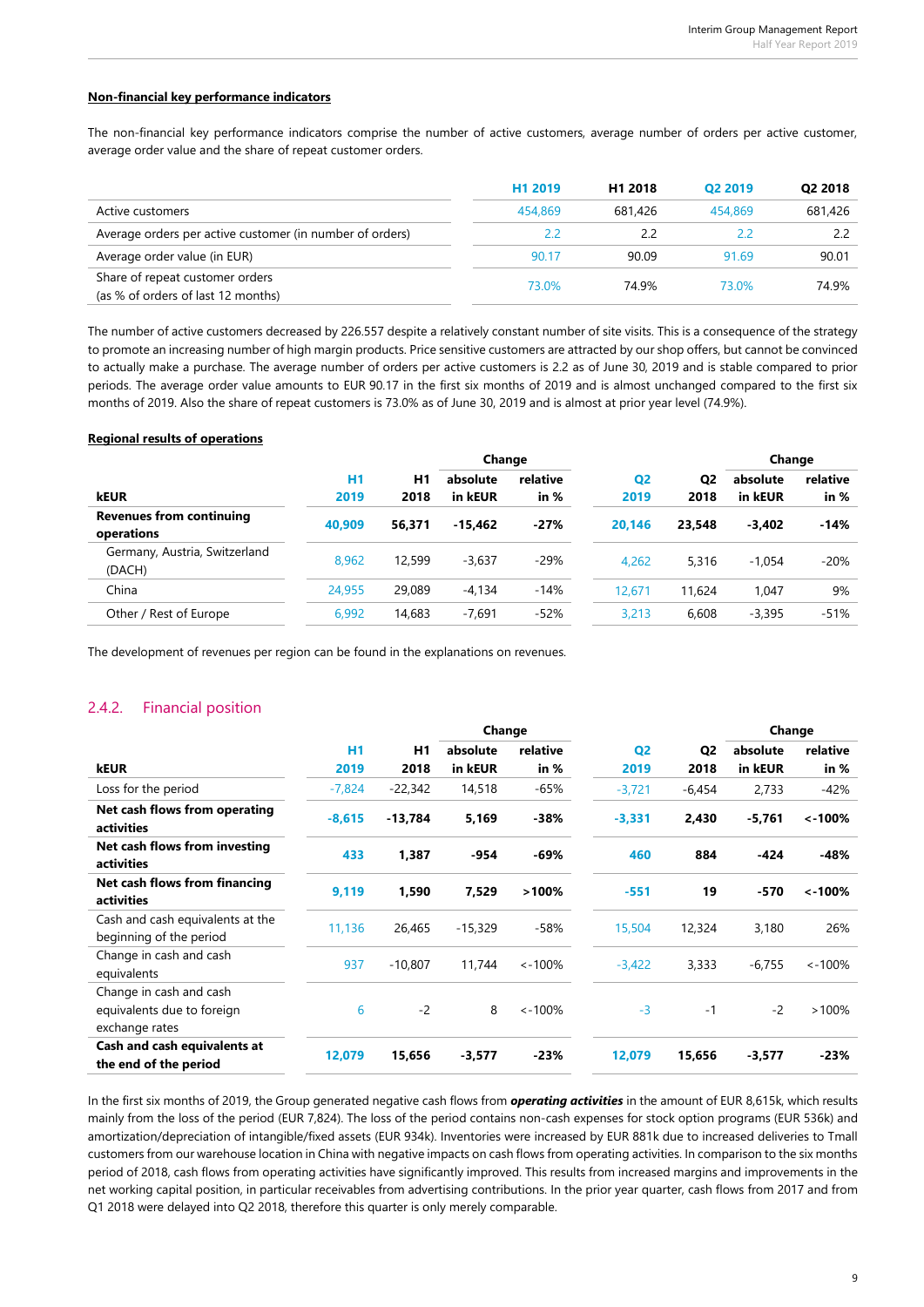The cash flow from *investing activities* was reduced by EUR 954k to EUR 433k, compared to the prior year period. The cash flow stems mainly from following one-time effects:

- EUR 417k were received in the first six months of 2019 from the divestiture of Feedo Group, including interest. Purchase price and interest were initially due in August 2020; but they were paid early by the buyer.
- Claim assets from the purchase of Feedo Group were received in the amount of EUR 70k.
- One-time effects in the prior year period comprise repayments of time deposits (EUR 1,250k) and repayments of claim assets from the purchase of Feedo Group (EUR 365k).

Besides those one-time effects, investments in intangible assets decreased by EUR 139k (-76%) and investments in fixed assets decreased by EUR 43k (-80%).

Cash flows from *financing activities* amount to EUR 9,119k and stem mainly from the capital increase processed in March 2019. Gross issue proceeds were EUR 10,138k. From the equity transactions (i. e. capital decrease in January 2019 and capital increase in March 2019), transaction fees of EUR 650k were incurred in the first six months of 2019. Total transaction fees are estimated at EUR 0.7m resulting in further cash outflows in Q3 2019. Due to the change in accounting policies for lease agreements (IFRS 16), payments for lease agreements are recognized as cash flows from financing activities since January 1, 2019. These payments are composed of regular redemption plus interest payments that are disclosed separately in the consolidated cash flow statement.

#### 2.4.3. Net assets

The adoption of the new standard IFRS 16 "Leases" has significant impact on the net assets of windeln.de Group as of June 30, 2019. Comparative periods are not restated; however, the adoption has led to following adjustments of the opening balances as of January 1, 2019:

| <b>kEUR</b>                             | <b>Measurement</b><br>pursuant to<br>IAS 17 as of<br>Dec. 31, 2018 | <b>Adoption of</b><br><b>IFRS 16</b> | <b>Measurement</b><br>pursuant to<br><b>IFRS 16 as of</b><br>Jan. 1, 2019 |
|-----------------------------------------|--------------------------------------------------------------------|--------------------------------------|---------------------------------------------------------------------------|
| Fixed assets                            | 123                                                                | 1,057                                | 1,180                                                                     |
| Non-current financial liabilities       | 15                                                                 | 492                                  | 507                                                                       |
| Current financial liabilities           | 39                                                                 | 618                                  | 657                                                                       |
| Other non-current financial liabilities | 21                                                                 | $-21$                                |                                                                           |
| Other current financial liabilities     | 2,335                                                              | -32                                  | 2,303                                                                     |

Detailed information on the adoption of IFRS 16 is provided in note 2 in the notes to the interim consolidated financial statements.

|                                 |                         |                  | Change              |                    |  |
|---------------------------------|-------------------------|------------------|---------------------|--------------------|--|
| <b>Assets</b><br><b>kEUR</b>    | <b>June 30,</b><br>2019 | Dec. 31,<br>2018 | absolute<br>in kEUR | relative<br>in $%$ |  |
| <b>NON-CURRENT ASSETS</b>       |                         |                  |                     |                    |  |
| Intangible assets               | 3,875                   | 4,394            | $-519$              | $-12%$             |  |
| Fixed assets                    | 831                     | 123              | 708                 | >100%              |  |
| Other financial assets          | 247                     | 650              | $-403$              | $-62%$             |  |
| Other non-financial assets      | 161                     | 177              | $-16$               | $-9%$              |  |
| Deferred tax assets             | $\overline{2}$          | 1                | 1                   | 100%               |  |
| <b>Total non-current assets</b> | 5,116                   | 5,345            | $-229$              | $-4%$              |  |
| <b>CURRENT ASSETS</b>           |                         |                  |                     |                    |  |
| Inventories                     | 7,701                   | 6,820            | 881                 | 13%                |  |
| Prepayments                     | 94                      |                  | 94                  |                    |  |
| Trade receivables               | 1,628                   | 1,417            | 211                 | 15%                |  |
| Income tax receivables          | 37                      | 39               | $-2$                | $-5%$              |  |
| Other financial assets          | 2,420                   | 2,557            | $-137$              | $-5%$              |  |
| Other non-financial assets      | 2,923                   | 2,658            | 265                 | 10%                |  |
| Cash and cash equivalents       | 12,079                  | 11,136           | 943                 | 8%                 |  |
| <b>Total current assets</b>     | 26,882                  | 24,627           | 2,255               | 9%                 |  |
| <b>TOTAL ASSETS</b>             | 31,998                  | 29,972           | 2,026               | 7%                 |  |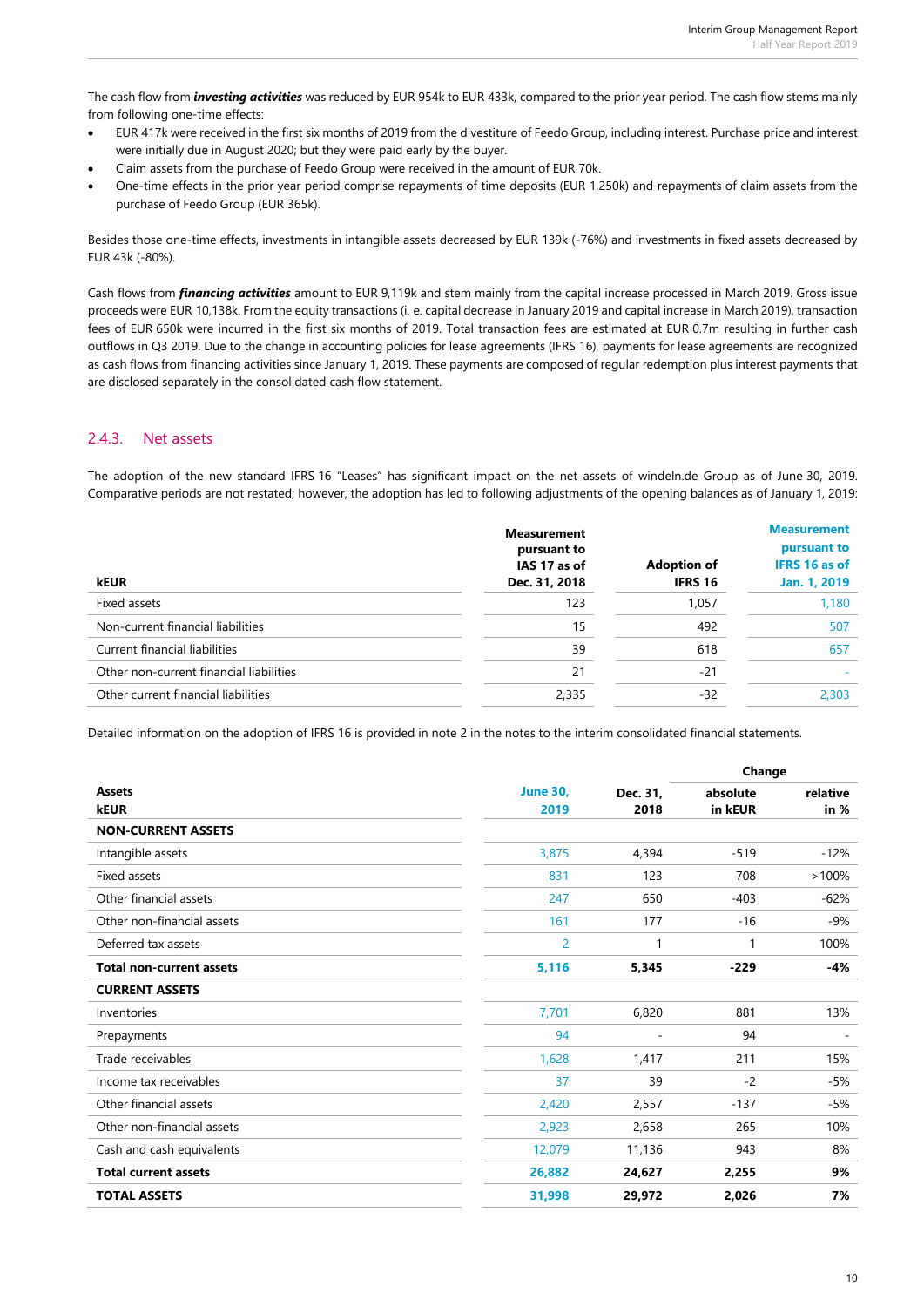*Non-current assets* amount to EUR 5,116k as of June 30, 2019, and are almost unchanged compared to December 31, 2018. However, there were material changes within each position. Intangible assets have decreased by EUR 519k, mainly from regular amortization (EUR 571k). Amortization significantly exceeds investment spending (EUR 44k). The increase in fixed assets results from the above-mentioned adoption of IFRS 16. The decrease in other non-current financial assets of EUR 403k stems solely from the received purchase price payment plus accrued non-current interest from the divestiture of Feedo Group.

*Current assets* have increased by 9% or EUR 2,255k to EUR 26,882k. Inventories were increased by 13% or EUR 881k due to increased deliveries to Tmall customers from our warehouse location in China. Cash and cash equivalents have increased by EUR 943k. Main drivers are cash outflows from operating activities (EUR 8,615k) and cash inflows from the capital increase (EUR 10,138k).

|                                      |                 |                | Change    |          |  |
|--------------------------------------|-----------------|----------------|-----------|----------|--|
| <b>Equity and liabilities</b>        | <b>June 30,</b> | Dec. 31,       | absolute  | relative |  |
| <b>kEUR</b>                          | 2019            | 2018           | in kEUR   | in $%$   |  |
| <b>EQUITY</b>                        |                 |                |           |          |  |
| Issued capital                       | 9,964           | 31,136         | $-21,172$ | $-68%$   |  |
| Share premium                        | 173,565         | 170,391        | 3,174     | 2%       |  |
| <b>Accumulated loss</b>              | $-160,921$      | $-181,119$     | 20,198    | $-11%$   |  |
| Cumulated other comprehensive income | 201             | 186            | 15        | 8%       |  |
| <b>Total equity</b>                  | 22,809          | 20,594         | 2,215     | 11%      |  |
| <b>NON-CURRENT LIABILITIES</b>       |                 |                |           |          |  |
| Other provisions                     | $\Omega$        | $\overline{c}$ | $-2$      | $-100%$  |  |
| <b>Financial liabilities</b>         | 180             | 15             | 165       | >100%    |  |
| Other financial liabilities          |                 | 21             | $-21$     | $-100%$  |  |
| <b>Total non-current liabilities</b> | 180             | 38             | 142       | >100%    |  |
| <b>CURRENT LIABILITIES</b>           |                 |                |           |          |  |
| Other provisions                     | 136             | 235            | $-99$     | $-42%$   |  |
| <b>Financial liabilities</b>         | 658             | 39             | 619       | >100%    |  |
| Trade payables                       | 3,820           | 4,573          | $-753$    | $-16%$   |  |
| Deferred revenues                    | 1,650           | 1,581          | 69        | 4%       |  |
| Income tax payables                  | $\overline{2}$  | $\overline{2}$ | $\sim$    | 0%       |  |
| Other financial liabilities          | 2,317           | 2,335          | $-18$     | $-1%$    |  |
| Other non-financial liabilities      | 426             | 575            | $-149$    | $-26%$   |  |
| <b>Total current liabilities</b>     | 9,009           | 9,340          | $-331$    | $-4%$    |  |
| <b>TOTAL EQUITY AND LIABILITIES</b>  | 31,998          | 29,972         | 2,026     | 7%       |  |

The increase in *non-current liabilities* results from the above-mention adoption of IFRS 16. Non-current financial liabilities were increased by EUR 492k on January 1, 2019 and are redeemed through regular monthly lease payments. As of December 31, 2018, other non-current financial liabilities comprised solely accrued liabilities of a rent-free period that is not recognized under IFRS 16.

*Current liabilities* decreased by EUR 331k or 4% which results mainly from decreases in trade payables of EUR 753k. The rise in current financial liabilities results from the above-mention adoption of IFRS 16.

The company's *equity* has increased by EUR 2,215k or 11% to EUR 22,809k. The capital decrease performed in January 2019 resulted in a decrease in share capital and accumulated losses; but had no impact on total equity. The gross issue proceeds of EUR 10,138k from the capital increase performed in March 2019 increased share capital by EUR 6,850k and share premium by EUR 3,288k. Transaction costs are deducted from equity as of the payment date, they are not recognized as expense items in the income statement.

#### 2.4.4. Net overall statement

In the first six months of 2019, the Group achieved sustainable progress in terms of profitability. Adjusted EBIT could be improved by 34% compared to the prior year period, while adjusted EBIT as % of revenues could be improved by 1.9pp. Overall, the cost base has continued to decrease. In particular, the headcount reduction made in 2018 shows its noticeable effects, and the sell-off of old inventories has resulted in lower warehouse costs.

Significant progress was also achieved with regards to cash flows. Particularly, a capital increase was successfully concluded in March 2019, whereby the Group collected fresh capital of EUR 10,138k. In the first half of 2019, an operating cash outflow of EUR 8,615k was recognized, whereas the operating cash outflow was EUR 13,784k in the first half of 2018. After its sale in August 2018, Feedo Group ceases to negatively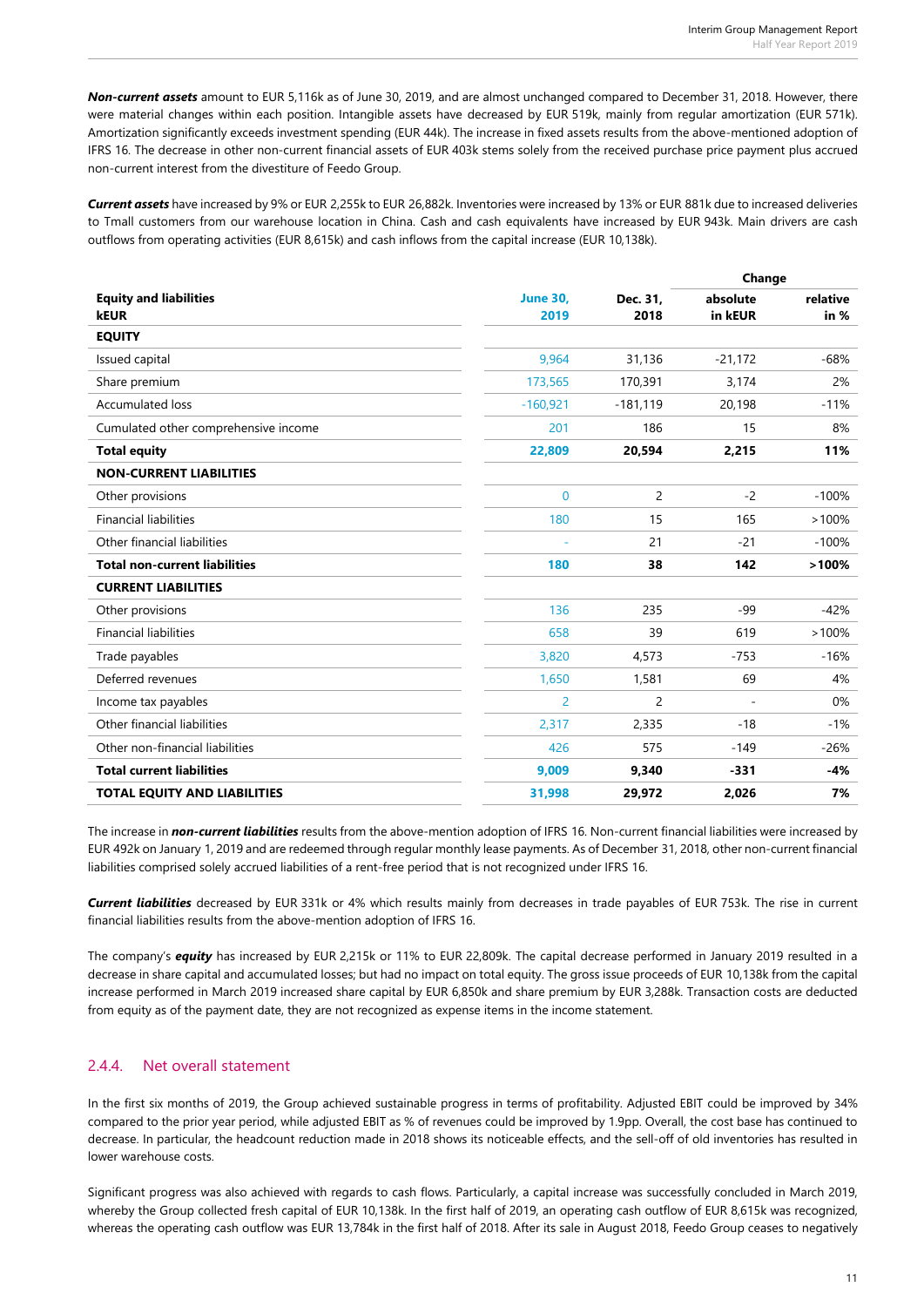impact operating cash flows. As a result, windeln.de Group has an available liquidity basis of EUR 12,079k as of June 30, 2019. These developments are generally satisfactory and provide the Group a profound basis for the remaining business year.

However, the development of revenues is below expectations. The Group made a stronger focus on margins with positive results to the liquidity situation, but deliberately accepting a decline in revenues. This clearly reflects the strategy set out in 2018 with a strong focus on profitability.

Overall, the first six months of 2019 were satisfactory. Although sales revenues fell short of the prior year's level and were also below expectations, significant progress was made in terms of profitability and the reduction in cash outflows.

#### 2.5. Other financial performance indicators

|                                                      | H1 2019 | H <sub>1</sub> 2018 | Change            | O <sub>2</sub> 2019 | O <sub>2</sub> 2018 | Change            |
|------------------------------------------------------|---------|---------------------|-------------------|---------------------|---------------------|-------------------|
| Adjusted marketing cost ratio<br>(as % of revenues)  | 4.9%    | 4.6%                | 0.3 <sub>pp</sub> | 5.0%                | 4.6%                | 0.4 <sub>pp</sub> |
| Adjusted fulfilment cost ratio<br>(as % of revenues) | 14.9%   | 17.5%               | $-2.6pp$          | 13.5%               | 19.7%               | $-6.2pp$          |
| Adjusted other SG&A expenses<br>(as % of revenues)   | 23.1%   | 22.1%               | dq0.i             | 22.6%               | 24.6%               | $-2.0pp$          |
| Operating contribution (as % of revenues)            | 5.3%    | 2.3%                | 3.0 <sub>pp</sub> | 6.4%                | $-0.2%$             | 6.6 <sub>pp</sub> |

#### pp = percentage points

In the consolidated income statement, *marketing costs* are recognized within selling and distribution expenses. Marketing costs mainly consist of advertising expenses, including search engine marketing, online display and other marketing channel expenses, as well as costs for the marketing tools of the Group. Marketing expenses incurred in the shop pannolini.it are adjusted until the shop's closure in 2018. In the first six months of 2019, adjusted marketing costs amounted to EUR 1,990k (2018: EUR 2,561k). We define adjusted marketing cost ratio as adjusted marketing costs divided by revenues for the measurement period. The adjusted marketing cost ratio has increased slightly by 0.3pp to 4.9% compared to the prior year.

*Fulfilment costs* consist of logistics and warehouse rental expenses which are recognized within selling and distribution expenses in the consolidated income statement. In 2018, fulfilment expenses incurred in the shop pannolini.it are adjusted until the shop's closure. In the first six months of 2019, no costs were incurred for this matter. We define adjusted fulfilment cost ratio as adjusted fulfilment costs divided by revenues.

|                                                      |       | Change |          |          |                |                | Change   |          |
|------------------------------------------------------|-------|--------|----------|----------|----------------|----------------|----------|----------|
|                                                      | H1    | H1     | absolute | relative | Q <sub>2</sub> | Q <sub>2</sub> | absolute | relative |
| <b>kEUR</b>                                          | 2019  | 2018   | in kEUR  | in %     | 2019           | 2018           | in kEUR  | in %     |
| Logistics                                            | 5,167 | 8.475  | $-3,308$ | $-39%$   | 2,271          | 3.927          | $-1,656$ | $-42%$   |
| Warehouse rent                                       | 911   | 1.464  | $-553$   | $-38%$   | 444            | 712            | $-268$   | $-38%$   |
| <b>Fulfilment costs</b>                              | 6,078 | 9,939  | $-3,861$ | -39%     | 2,715          | 4,639          | $-1,924$ | $-41%$   |
| Adjustments                                          | ۰     | $-173$ | 173      | $-100%$  | $\sim$         | -3             | 3        | $-100%$  |
| <b>Adjusted fulfilment costs</b>                     | 6,078 | 9,766  | $-3,688$ | $-38%$   | 2,715          | 4,636          | $-1,921$ | $-41%$   |
| Adjusted fulfilment cost ratio<br>(as % of revenues) | 14.9% | 17.5%  |          |          | 13.5%          | 19.7%          |          |          |

Adjusted fulfilment cost ratio amounts to 14.9% in the first six months of 2019, compared to 17.5% in the first six months of 2018. The decrease in absolute numbers results from lower order and revenue volumes. The improvement of the fulfilment cost ratio by 2.6pp results from the sell-off of aged inventories leading to a disproportionate decrease in warehouse rental expenses of 38%. In addition, more deliveries to Tmall customers were made from our more cost efficient warehouse location Guangzhou/China.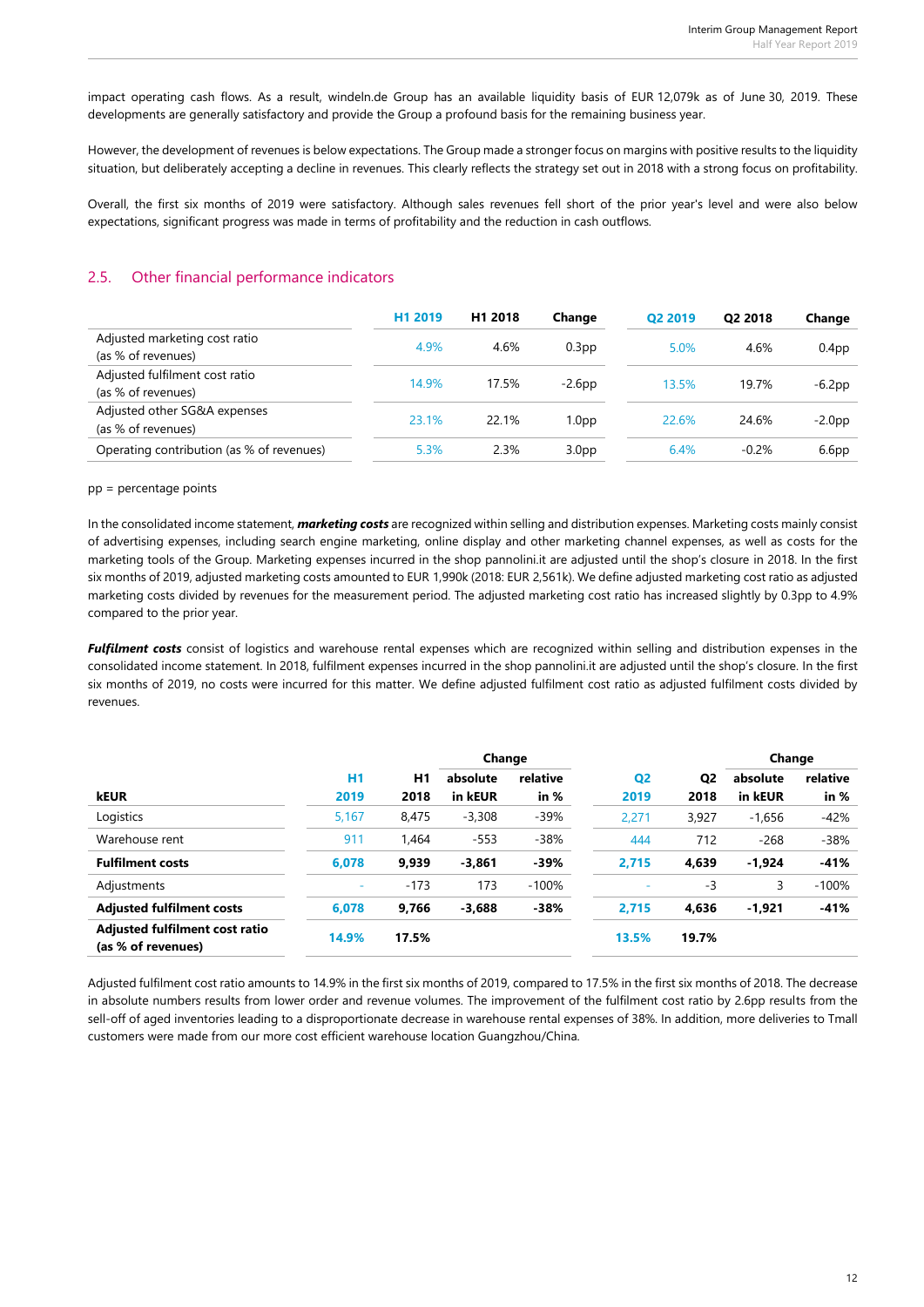*Other selling, general and administration expenses* (other SG&A expenses) consist of selling and distribution expenses, excluding marketing costs and fulfilment costs, and administrative expenses as well as other operating income and expenses. Adjusted other SG&A expenses exclude expenses from share-based compensation, reorganization measures, impairments of intangible assets (if applicable in the reporting period) and expenses incurred in the shop pannolini.it until the shop's closure in 2018. We define adjusted other SG&A expenses (in % of revenues) as adjusted other SG&A expenses divided by revenues.

|                                                               |           |        | Change   |          |                |                | Change   |           |
|---------------------------------------------------------------|-----------|--------|----------|----------|----------------|----------------|----------|-----------|
|                                                               | <b>H1</b> | H1     | absolute | relative | Q <sub>2</sub> | Q <sub>2</sub> | absolute | relative  |
| <b>kEUR</b>                                                   | 2019      | 2018   | in kEUR  | in $%$   | 2019           | 2018           | in kEUR  | in %      |
| Selling and distribution expenses                             |           |        |          |          |                |                |          |           |
| (w/o marketing and fulfilment                                 | 6,172     | 9,050  | $-2,878$ | $-32%$   | 2,815          | 3,589          | $-774$   | $-22%$    |
| costs)                                                        |           |        |          |          |                |                |          |           |
| Administrative expenses                                       | 4,069     | 4,291  | $-222$   | $-5%$    | 2,286          | 1.707          | 579      | 34%       |
| Other operating income                                        | $-313$    | $-479$ | 166      | $-35%$   | $-101$         | $-317$         | 216      | $-68%$    |
| Other operating expenses                                      | 58        | 456    | $-398$   | $-87%$   | 4              | 351            | $-347$   | $-99%$    |
| <b>Other SG&amp;A expenses</b>                                | 9,986     | 13,318 | $-3,332$ | $-25%$   | 5,004          | 5,330          | $-326$   | $-6%$     |
| Adjustments                                                   | $-522$    | $-987$ | 465      | -47%     | $-448$         | 473            | $-921$   | $< -100%$ |
| <b>Adjusted other SG&amp;A</b>                                | 9,464     | 12,331 | $-2.867$ | $-23%$   | 4,556          | 5,803          | $-1,247$ | $-21%$    |
| expenses                                                      |           |        |          |          |                |                |          |           |
| <b>Adjusted other SG&amp;A</b><br>expenses (as % of revenues) | 23.1%     | 22.1%  |          |          | 22.6%          | 24.6%          |          |           |

Adjusted other SG&A expenses decreased by EUR 2,867k or 23% compared to the prior year period. The main cost savings were achieved for personnel (EUR 1,952k or 26%), costs for payment processing (EUR 256k or 30%) and external services (EUR 215k or 34%). Adjusted other SG&A expenses as percentage of revenue amount to 23.1% and are 1.0pp higher than in the prior year period. Despite significant cost savings, expenses could not be reduced to the same extent as revenues from sales.

We define *operating contribution* as adjusted gross profit excluding marketing costs and adjusted fulfilment costs. The adjustments of gross profit relate to income and expenses of the shop pannolini.it until the shop's closure in 2018, and expenses for share-based compensation.

|                                                     |           |          | Change   |          |                |                | Change   |           |
|-----------------------------------------------------|-----------|----------|----------|----------|----------------|----------------|----------|-----------|
|                                                     | <b>H1</b> | H1       | absolute | relative | Q <sub>2</sub> | Q <sub>2</sub> | absolute | relative  |
| <b>kEUR</b>                                         | 2019      | 2018     | in kEUR  | in %     | 2019           | 2018           | in kEUR  | in %      |
| Gross profit                                        | 10,226    | 13,459   | $-3,233$ | $-24%$   | 5,010          | 5,589          | $-579$   | $-10%$    |
| Adjustments                                         | ٠         | 138      | $-138$   | $-100%$  | ٠              | 71             | $-71$    | $-100%$   |
| <b>Adjusted gross profit</b>                        | 10.226    | 13,597   | $-3,371$ | $-25%$   | 5,010          | 5,660          | -650     | $-11%$    |
| Marketing costs                                     | $-1,990$  | $-2,561$ | 571      | $-22%$   | $-1.000$       | $-1,076$       | 76       | $-7%$     |
| Adjusted fulfilment costs                           | $-6,078$  | $-9.766$ | 3,688    | $-38%$   | $-2,715$       | $-4,636$       | 1.921    | $-41%$    |
| <b>Operating contribution</b>                       | 2,158     | 1.270    | 888      | 70%      | 1,295          | -52            | 1,347    | $< -100%$ |
| <b>Operating contribution (as %</b><br>of revenues) | 5.3%      | 2.3%     |          |          | 6.4%           | $-0.2%$        |          |           |

In the first six months of 2016, operating contribution came at EUR 2,158k or 5.3% and shows a significant improvement compared to the prior year period. This results from and improved gross margin and fulfilment cost ratio. The slight deterioration of marketing cost ratio has only insignificant impacts on operating contribution.

#### 2.6. Other non-financial performance indicators

|                                              | H <sub>1</sub> 2019 | H <sub>1</sub> 2018 | O <sub>2</sub> 2019 | Q2 2018    |
|----------------------------------------------|---------------------|---------------------|---------------------|------------|
| Site visits                                  | 20,560,065          | 21,382,234          | 10.074.835          | 9.126.914  |
| Mobile visit share (as % of site visits)     | 76.3%               | 72.1%               | 73.6%               | 71.8%      |
| Mobile orders (as % of number of orders)     | 60.9%               | 54.2%               | 60.4%               | 55.2%      |
| Number of orders                             | 379,250             | 613,671             | 178.591             | 283,462    |
| Gross order intake (in EUR)                  | 34,196,776          | 55,287,823          | 16,375,674          | 25,414,022 |
| Returns (as % of gross revenues from orders) | 3.0%                | 3.5%                | 2.6%                | 3.6%       |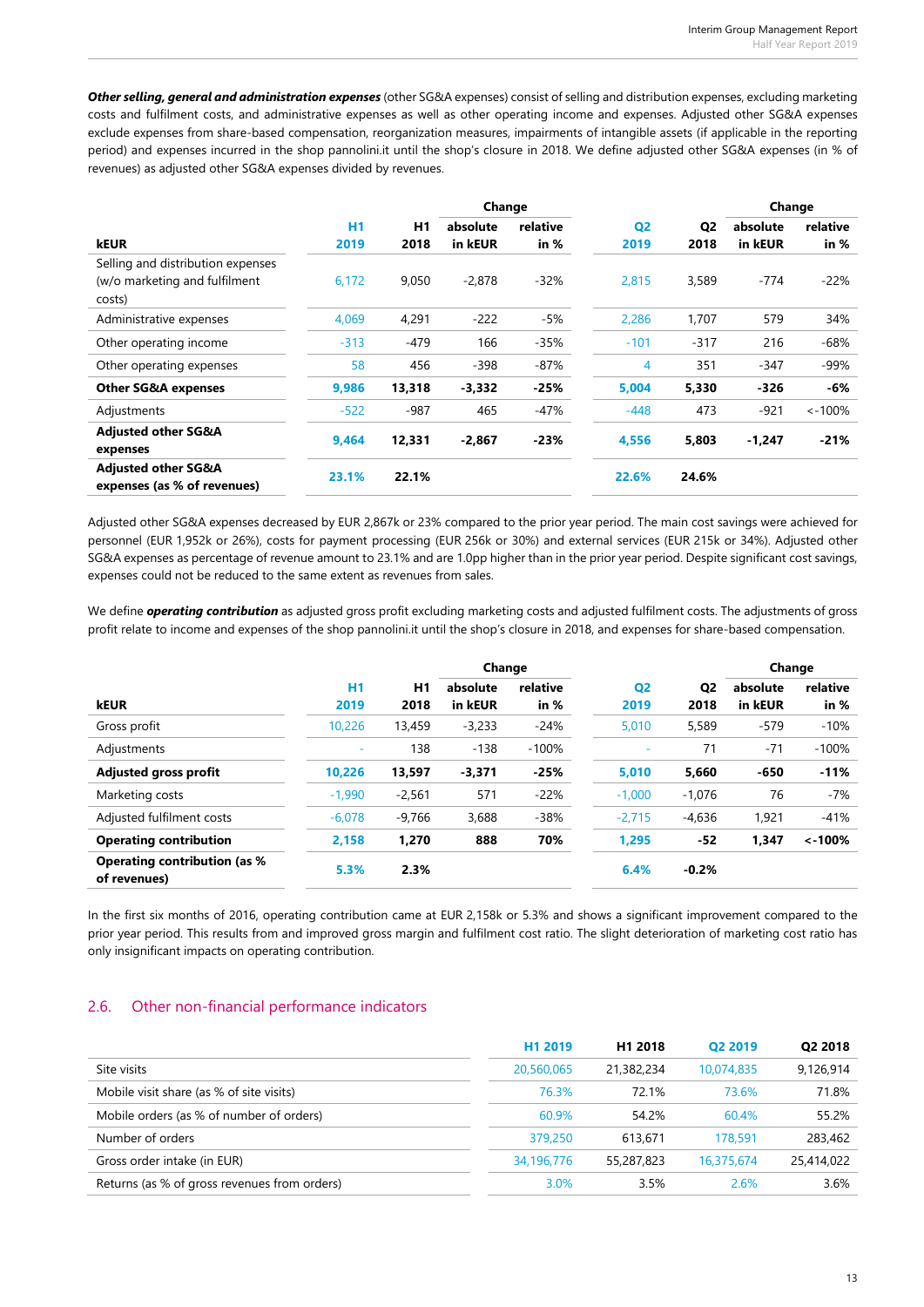Site visits are more or less unchanged in 2019 which is attributable to the general awareness of our shop offerings. Also increases in mobile visit share and mobile orders follow a general trend. We see, however, a significant decrease in number orders. We do not succeed in converting site visitors into active customers. This goes back to our strategy of offering high-margin products. Price sensitive customers do find our shop offerings; but they cannot be convinced to actually make a purchase. The amount of gross order intake decreases as a consequence of lower order volumes. Returns remain at a constantly low level.

### 3. Outlook

The main strategic target realizing profitable and sustainable growth is still existing. Special focus is still achieving provitability and securing liquidity.

Achieving break even on basis of adjusted EBIT is still expected at the beginning of 2020. All other goals are subordinated in order to achieve this main target. Therefore, windeln.de has consiously accepted a decrease in revenues in the first half of 2019 for the benefit of profitability. Furthermore, the management board only expects a slight revenue increase for the whole year of 2019 compared to 2018 and moderate their forecast of a clear revenue increase provided in the annual report 2018.

As of half year 2019, all other in the annual report 2018 forecasted financial and non-financial performance indicators are in line with the expected developments. The expeceted forecasts still reflect the expectations of the management board and are still valid.

In the second half of 2019 strategic investments are planned in the Chinese market. Amongst others, it is planned to expand the distribution channels and to evaluate potential cooperations with local Chinese partners. Amongst others, this comprises the expansion of the business model into retail business in order to utilize our good supplier relationships and the windeln.de trademark, and in order to benefit from favorable customer acquisition costs in retail business. Building up our local office in China with additional headcount already started at the end of the first half year of 2019. Initially, the strategic expansion will require additional capital. In addition, new product categories shall be developed in order to position windeln.de as global "family business" in Europe and China.

#### **Risks relating going concern of the Group**

As of June 30, 2019, the Group shows EUR 12,079 cash and therefore sufficient cash is available to cover the net operating cash outflow. In the first half of 2019, the cash outflow from operating activities could be improved clearly compared to the first half of 2018, but it is still negative.

The Group is subject to material uncertainties regarding the achievement of planned increases in revenues and margins as well as further planned cost decreases whose occurrence is mandatorily necessary to ensure the achievement of a positive net cashflow. In the area of revenue increase, further growth is planned in China. Among other things it is planned to develop new channel of distributions and to expand the product assortment. Uncertainty exists relating to planned projects which might be delayed in time, which might not be realized in the planned scope, or which might not happen at all. Margin increases are planned basically in the European business, first positive impacts were already seen in the fist half of 2019. Therefore, different measurements are in the implementation phase, among other things further improved supplier conditions as well as an improved product mix. In the fist half year of 2019 an improved automated pricing tool was implemented for which currently adjustments are narrowed. Furthermore, the expansion of the private label business with in average higher margins is planned. Uncertainty exists relating to the enforcement of improved supplier conditions, the impact of the pricing tool as well as the enforceability of the private label strategy. Additional liquidity is planned by the refund of German value added tax for deliveries via freight forwarders to China, refer to explanations in the opportunities and risk report in the annual report 2018. Management evaluates the refund as highly probable, however, there is uncertainty on the timing of the refund. A big driver related to cost decreases is the opening of a second warehouse in China from which our Chinese webshop shall be served amongst other. A contract with an external warehouse provider is signed already, but uncertainty exists regarding timing delays of the project.

The management board addresses the in the previous paragraph described uncertainties with various measurements. Thus, a dedicated project management is implemented to regularly monitor, to control and, if necessary, to initiate countermeasures for all envisaged projects and measurements. In the first quarter 2019 a capital increase was successfully executed. In the context of the capital increase, two new Asian investors, from whom the management expects positive effects in relation to the Chinese business, have joined the owners of the Group. In this regard, discussions are partially already in advance progress and plans are in establishment. Last but not least, management expects to improve supplier conditions through the continuous dialog with credit insurers. In addition, management invests in relationship to debt or equity providers and evaluates financing options.

Above that, the management board controls proactivly the net working capital.

Achieving break even on basis of adjusted EBIT is planned for the beginning of 2020. In case the planned projects and restructuring measurements cannot be implemented in the full extend or do not lead to the expected outcome, the solvency of the Group and the continuation of operations depends – until a positive net cashflow is achieved in 2020 – on the Group's ability to collect further liquidity funds, e. g. via a further equity financing round or via raise of borrowed capital.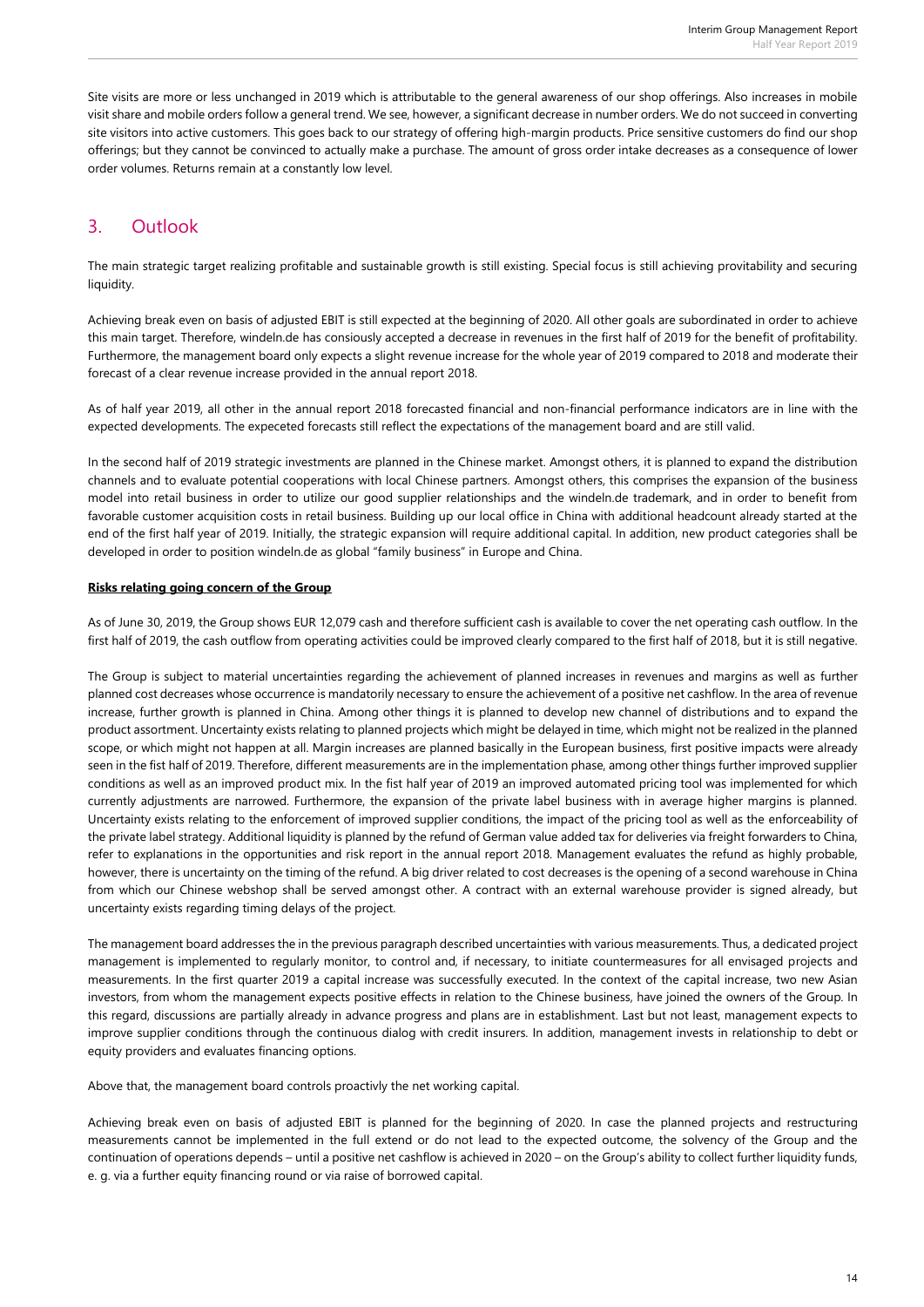# 4. Opportunities and risk report

As part of the closing process for the fiscal year 2018, windeln.de Group made a risk assessment. At the end of the first half year 2019, a reassessment has been performed. Compared to the assessment as of December 31, 2018, the assessment of the extent of damage or the probability occurrence of some risks and opportunities have changed significantly. In the first six months of 2019, there were no events or transactions giving rise to new risks.

Any assignment of risks or opportunities to another risk class based on the last evaluation is considered as a material change. For the classification as a low, medium or high risk the same thresholds for occurrence probability and extent of damage are applied as the ones for the Annual Report 2018. The extent of damage describes the worst-case scenario each risk could have on the Group's earnings before interest and taxes. EBIT as well as the amount and the change in net working capital are significant factors for the cash requirements of the Group. Therefore, the risk assessment as of December 31, 2018 and the below shown material changes of some risk categories are also a significant indicator for the liquidity risk of the Group.

#### **Logistics risks**

Risks may arise from delays of logistics projects. As a consequence, budgeted cost savings may not materialize. In addition, budgeted increases in sales may not be achieved as we cannot offer shorter delivery times and competitive prices to certain customer groups. The risk has increased since the Annual Report 2018, and is now assessed as high risk.

#### **Supplier risks**

A general risk stems from estimations of order quantities that are basis for negotiations of supplier conditions. Due to the general decrease in sales volumes, agreed order volumes with suppliers may not be met leading to the risks of more unfavorable supplier conditions. The risk has increased since the Annual Report 2018 and is now assessed as medium risk.

#### **Risks from expansion activites**

After the early payment of the sales price of the Feedo divestiture, the default risk has become obsolete. Since the entry of new Chinese investors, new measures for the expansion of the Chinese business were planned, leading to further investment needs that are associated with further risks.

### 5. Financial risk management and financial instruments

The Group is exposed to various financial risks (the market price risk, comprising currency and interest rate risk, the credit risk and the liquidity risk) on account of its business activities. The Group's risk management system focuses on the unpredictability of developments on financial markets and aims at minimizing potential adverse effects on the financial position of the Group. The assessment of *market risk* is unchanged compared to the Annual Report 2018.

*Credit risk* has further decreased after the engagement of an external payment provider who covers all default risks for direct debit payment transactions.

With regards to the *liquidity risk*, there are no changes to the Annual Report 2018. After the successful capital increase in March 2019, there is no liquidity shortfall for the Group as of June 30, 2019, and as of the publication date of the interim consolidated financial statements. A delay of the planned strategic measures, the occurrence of risk factors as presented in the Opportunities and Risks Report of the last Annual Report 2018 and of this Half Year Report, as well as a deviation from the business plan of the year 2019 could result in a material deterioration of the liquidity situation of the Group. Especially the expansion of our activities in China may lead to additional cash outflows. Therefore, the Group evaluates to source additional liquidity funds through equity or debt instruments in order to ensure solvency and to have a sufficient liquidity buffer. We refer to note 3 "Outlook" describing risks relating going concern of the Group.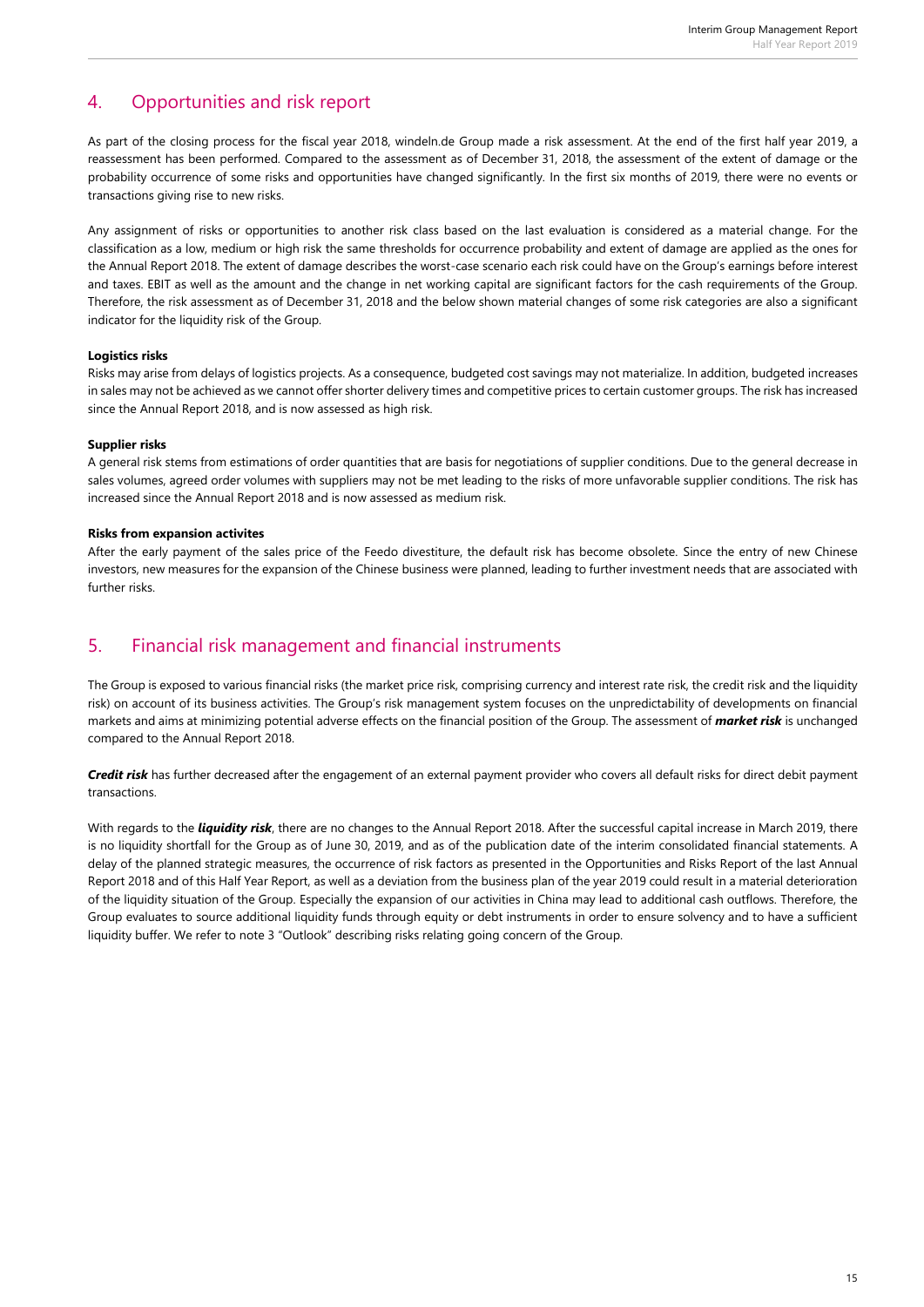# INTERIM CONSOLIDATED FINANCIAL STATEMENTS

# CONSOLIDATED INCOME STATEMENT AND OTHER COMPREHENSIVE INCOME

| <b>kEUR</b>                                                                                     | H1 2019   | H1 2018   | Q2 2019        | Q2 2018   |
|-------------------------------------------------------------------------------------------------|-----------|-----------|----------------|-----------|
| <b>Continuing operations</b>                                                                    |           |           |                |           |
| Revenues                                                                                        | 40,909    | 56,371    | 20.146         | 23,548    |
| Cost of sales                                                                                   | $-30,683$ | $-42,912$ | $-15,136$      | $-17,959$ |
| <b>Gross profit</b>                                                                             | 10,226    | 13,459    | 5,010          | 5,589     |
| Selling and distribution expenses                                                               | $-14,240$ | $-21.637$ | $-6.530$       | $-9,307$  |
| Administrative expenses                                                                         | $-4.069$  | $-4,291$  | $-2,286$       | $-1,707$  |
| Other operating income                                                                          | 313       | 479       | 101            | 317       |
| Other operating expenses                                                                        | $-58$     | $-456$    | -4             | $-351$    |
| <b>Earnings before interest and taxes (EBIT)</b>                                                | $-7,828$  | $-12,446$ | $-3,709$       | $-5,459$  |
| Financial income                                                                                |           | 6         |                | 3         |
| Financial expenses                                                                              | $-42$     | $-26$     | $-19$          | $-2$      |
| <b>Financial result</b>                                                                         | $-42$     | $-20$     | $-19$          | 1         |
| <b>Earnings before taxes (EBT)</b>                                                              | $-7,870$  | $-12,466$ | $-3,728$       | $-5,458$  |
| Income taxes                                                                                    | $-3$      | $-14$     | $-1$           | $-11$     |
| Profit or loss from continuing operations                                                       | $-7,873$  | $-12,480$ | $-3,729$       | $-5,469$  |
| Profit or loss after taxes from discontinued operations                                         | 49        | $-9,862$  | 8              | $-985$    |
| PROFIT OR LOSS FOR THE PERIOD                                                                   | $-7,824$  | $-22,342$ | $-3,721$       | $-6,454$  |
| Other comprehensive income that may be reclassified to profit or loss<br>in subsequent periods: |           |           |                |           |
| Exchange differences on translation of foreign operations                                       | 15        | 316       | $\overline{2}$ | 301       |
| OTHER COMPREHENSIVE INCOME OR LOSS, NET OF TAX                                                  | 15        | 316       | $\overline{2}$ | 301       |
| TOTAL COMPREHENSIVE INCOME OR LOSS, NET OF TAX                                                  | $-7,809$  | $-22,026$ | $-3,719$       | $-6,153$  |
| Basic earnings per share (in EUR)                                                               | $-1.08$   | $-7.32$   | $-0.37$        | $-2.08$   |
| Basic earnings per share from continuing operations (in EUR)                                    | $-1.09$   | $-4.09$   | $-0.37$        | $-1.76$   |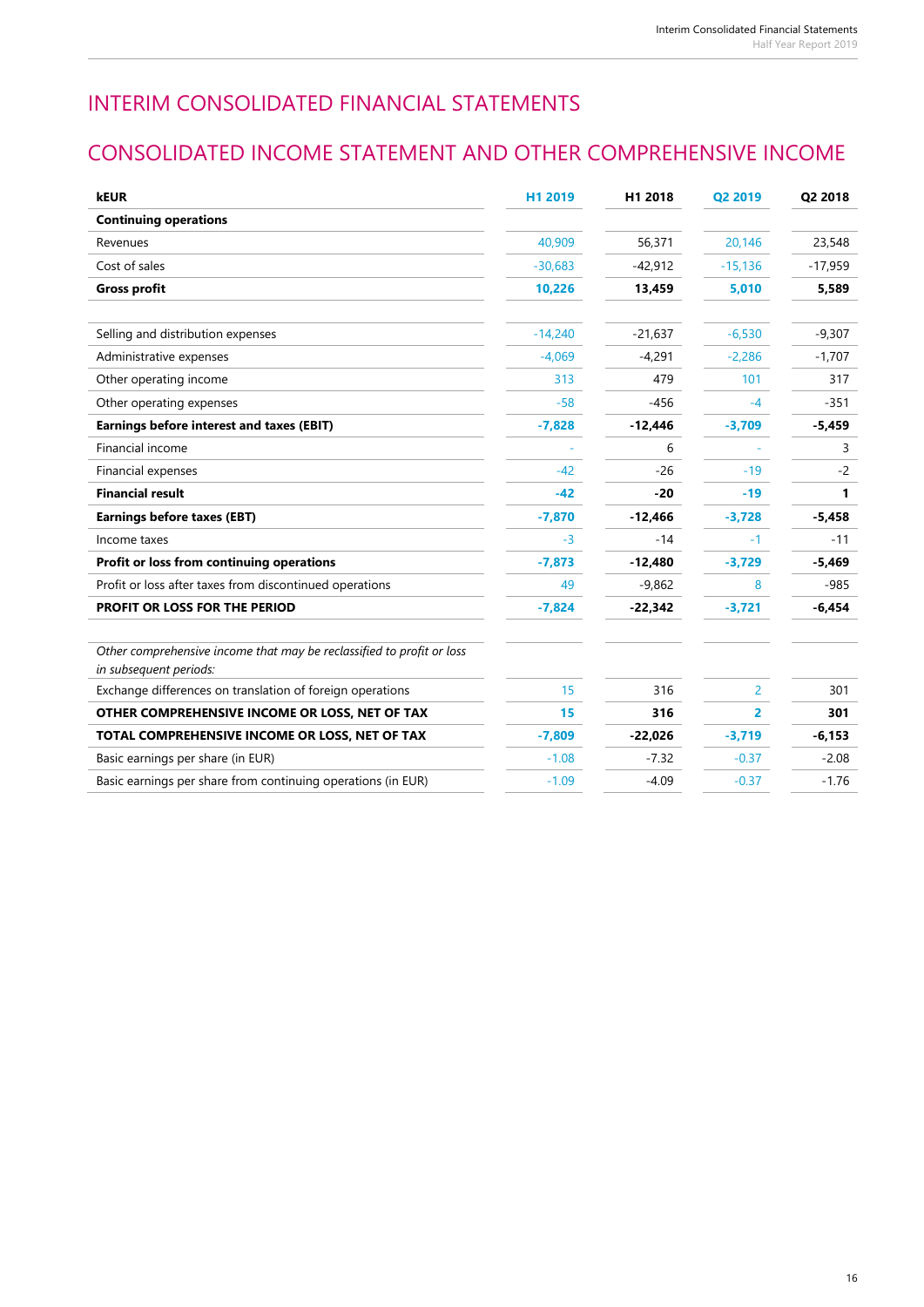# CONSOLIDATED STATEMENT OF FINANCIAL POSITION

| Assets                               |                      |                   |
|--------------------------------------|----------------------|-------------------|
| <b>kEUR</b>                          | <b>June 30, 2019</b> | December 31, 2018 |
| <b>NON-CURRENT ASSETS</b>            |                      |                   |
| Intangible assets                    | 3,875                | 4,394             |
| Fixed assets                         | 831                  | 123               |
| Other financial assets               | 247                  | 650               |
| Other non-financial assets           | 161                  | 177               |
| Deferred tax assets                  | $\overline{2}$       | $\mathbf{1}$      |
| <b>Total non-current assets</b>      | 5,116                | 5,345             |
| <b>CURRENT ASSETS</b>                |                      |                   |
| Inventories                          | 7,701                | 6,820             |
| Prepayments                          | 94                   |                   |
| Trade receivables                    | 1,628                | 1,417             |
| Income tax receivables               | 37                   | 39                |
| Other financial assets               | 2,420                | 2,557             |
| Other non-financial assets           | 2,923                | 2,658             |
| Cash and cash equivalents            | 12,079               | 11,136            |
| <b>Total current assets</b>          | 26,882               | 24,627            |
| <b>TOTAL ASSETS</b>                  | 31,998               | 29,972            |
|                                      |                      |                   |
| <b>Equity and liabilities</b>        |                      |                   |
| <b>kEUR</b>                          | <b>June 30, 2019</b> | December 31, 2018 |
| <b>EQUITY</b>                        |                      |                   |
| Issued capital                       | 9,964                | 31,136            |
| Share premium                        | 173,565              | 170,391           |
| Accumulated loss                     | $-160,921$           | $-181,119$        |
| Cumulated other comprehensive income | 201                  | 186               |
| <b>Total equity</b>                  | 22,809               | 20,594            |
| <b>NON-CURRENT LIABILITIES</b>       |                      |                   |
| Other provisions                     | 0                    | $\overline{c}$    |
| <b>Financial liabilities</b>         | 180                  | 15                |
| Other financial liabilities          |                      | 21                |
| <b>Total non-current liabilities</b> | 180                  | 38                |
| <b>CURRENT LIABILITIES</b>           |                      |                   |
| Other provisions                     | 136                  | 235               |
| <b>Financial liabilities</b>         | 658                  | 39                |
| Trade payables                       | 3,820                | 4,573             |
| Deferred revenues                    | 1,650                | 1,581             |
| Income tax payables                  | $\overline{2}$       | 2                 |
| Other financial liabilities          | 2,317                | 2,335             |
| Other non-financial liabilities      | 426                  | 575               |
| <b>Total current liabilities</b>     | 9,009                | 9,340             |
| TOTAL EQUITY AND LIABILITIES         | 31,998               | 29,972            |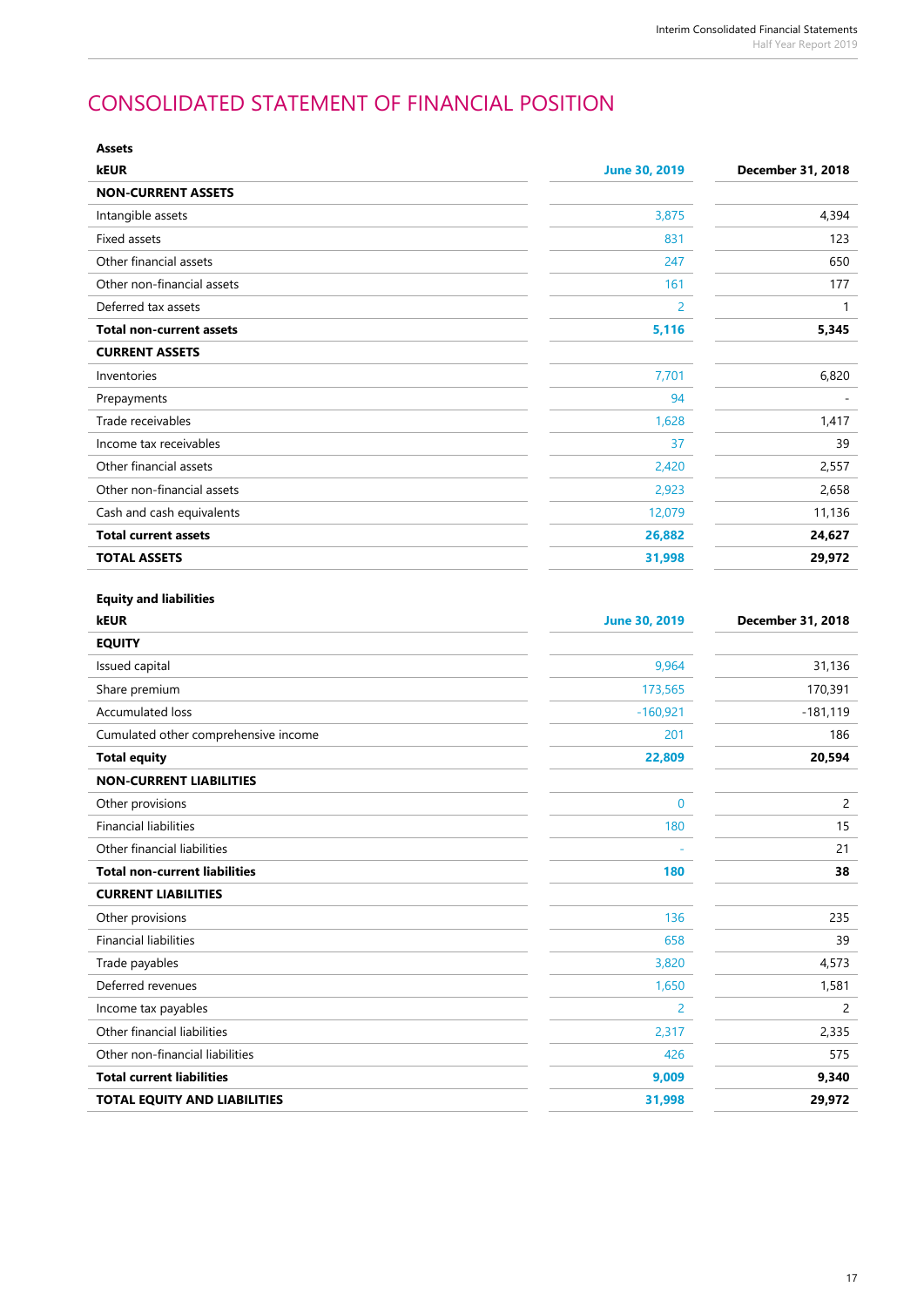# CONSOLIDATED STATEMENT OF CASH FLOWS

| kEUR                                                              | H1 2019  | H1 2018   |
|-------------------------------------------------------------------|----------|-----------|
| Profit or loss for the period                                     | $-7,824$ | $-22,342$ |
| Amortization $(+)$ / impairment $(+)$ of intangible assets        | 571      | 664       |
| Depreciation (+) / impairment (+) of fixed assets                 | 363      | 134       |
| Increase $(+)$ / decrease $(-)$ in other provisions               | -100     | $-130$    |
| Non-cash income (-) or expenses (+) from employee benefits        | 536      | $-520$    |
| Other non-cash expense (+) / income (-) items                     | 0        | 7,912     |
| Increase (-) / decrease (+) in inventories                        | $-881$   | 4,332     |
| Increase $(-)$ / decrease $(+)$ in prepayments                    | -94      | 247       |
| Increase (-) / decrease (+) in trade receivables                  | -211     | 789       |
| Increase $(-)$ / decrease $(+)$ in other assets                   | $-184$   | 2,746     |
| Increase (+) / decrease (-) in trade payables                     | -753     | $-6,215$  |
| Increase (+) / decrease (-) in deferred revenues                  | 70       | $-1,019$  |
| Increase (+) / decrease (-) in other liabilities                  | -133     | $-397$    |
| Gain (-) / loss (+) from disposal of intangible and fixed assets  | -1       | 0         |
| Interest expenses (+) / income (-)                                | 25       | 10        |
| Income tax expenses $(+)$ / income $(-)$                          | 5        | 13        |
| Income tax paid $(-)$ / received $(+)$                            | $-4$     | -8        |
| Net cash flows from / used in operating activities                | $-8,615$ | $-13,784$ |
| Proceeds (+) from sales of intangible and fixed assets            | 1        | 6         |
| Purchase (-) of intangible assets                                 | -44      | $-183$    |
| Purchase (-) of fixed assets                                      | $-11$    | -54       |
| Purchase (-) or proceeds (+) from financial investments           |          | 1,250     |
| Payments (-) or refunds (+) from acquisition of subsidiaries      | 70       | 365       |
| Cash flows from divestiture of subsidiaries                       | 400      |           |
| Interest received (+)                                             | 17       | 3         |
| Net cash flows from / used in investing activities                | 433      | 1,387     |
| Proceeds (+) from issue of shares                                 | 10,138   | 5,242     |
| Transaction cost (-) on issue of shares or capital decrease       | -650     | $-104$    |
| Repayment (-) of liabilities from lease agreements                | $-326$   | $-28$     |
| Repayment (-) of financial liabilities                            |          | $-3,507$  |
| Interest paid (-)                                                 | -43      | $-13$     |
| Net cash flows from / used in financing activities                | 9,119    | 1,590     |
| Cash and cash equivalents at the beginning of the period          | 11,136   | 26,465    |
| Net increase / decrease in cash and cash equivalents              | 937      | $-10,807$ |
| Change in cash and cash equivalents due to foreign exchange rates | 6        | -2        |
| Cash and cash equivalents at the end of the period                | 12,079   | 15,656    |
| thereof attributable to the disposal group                        |          | 302       |
| thereof attributable to continuing operations                     | 12,079   | 15,354    |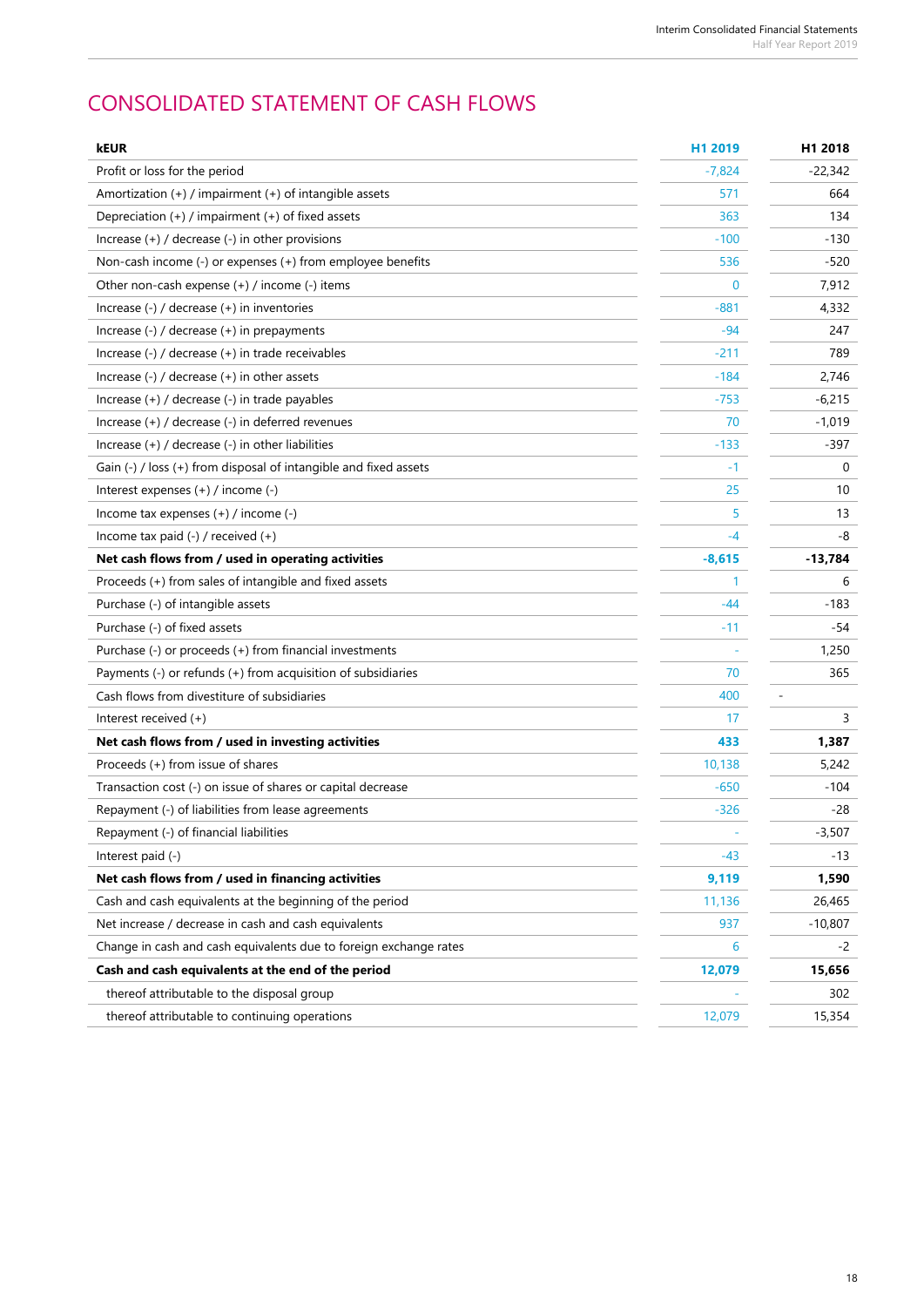# CONSOLIDATED STATEMENT OF CHANGES IN EQUITY

|                                                  |                       |                          |                          | Actuarial gains or       |                          |                          |                     |
|--------------------------------------------------|-----------------------|--------------------------|--------------------------|--------------------------|--------------------------|--------------------------|---------------------|
|                                                  |                       |                          |                          | losses from              | Exchange                 |                          |                     |
|                                                  |                       |                          |                          | remeasurement of         | differences on           | Other                    |                     |
|                                                  |                       |                          |                          | defined benefit          | translation of           | comprehensive            |                     |
| <b>kEUR</b>                                      | <b>Issued capital</b> | <b>Share premium</b>     | <b>Accumulated loss</b>  | pension plans            | foreign operations       | income or loss           | <b>Total equity</b> |
| As at January 1, 2019                            | 31,136                | 170,391                  | $-181,119$               | 3                        | 183                      | 186                      | 20,594              |
| Total comprehensive income or loss of the period |                       | $\overline{\phantom{a}}$ | $-7,824$                 | $\overline{\phantom{a}}$ | 15                       | 15                       | -7,809              |
| Capital decrease                                 | $-28,022$             | $\overline{\phantom{a}}$ | 28,022                   |                          | $\sim$                   | $\overline{\phantom{a}}$ |                     |
| Issue of share capital                           | 6,850                 | 3,288                    | $\sim$                   | $\overline{\phantom{a}}$ | $\sim$                   | $\overline{\phantom{a}}$ | 10,138              |
| Transaction costs                                |                       | $-650$                   | $\overline{\phantom{a}}$ |                          | $\overline{\phantom{a}}$ | $\sim$                   | -650                |
| Share-based payments                             | ٠                     | 536                      | $\overline{\phantom{a}}$ | $\overline{\phantom{a}}$ | $\sim$                   | $\sim$                   | 536                 |
| As at June 30, 2019                              | 9,964                 | 173,565                  | $-160,921$               | 3                        | 198                      | 201                      | 22,809              |
| As at January 1, 2018                            | 28,472                | 168,486                  | $-143,427$               | 3                        | $-301$                   | $-298$                   | 53,233              |
| Total comprehensive income or loss of the period |                       | $\overline{\phantom{a}}$ | $-22,342$                | $\sim$                   | 316                      | 316                      | $-22,026$           |
| Capital decrease                                 |                       | $\overline{\phantom{a}}$ | $\sim$                   | $\overline{\phantom{a}}$ | $\sim$                   | $\overline{\phantom{a}}$ |                     |
| Issue of share capital                           | 2,664                 | 2,577                    | $\sim$                   | $\overline{\phantom{a}}$ | $\sim$                   | $\sim$                   | 5,241               |
| Transaction costs                                |                       | $-154$                   | $\sim$                   | $\overline{\phantom{a}}$ | $\sim$                   | $\sim$                   | $-154$              |
| Share-based payments                             |                       | $-472$                   | $\sim$                   | $\overline{\phantom{a}}$ | $\sim$                   | $\overline{\phantom{a}}$ | $-472$              |
| <b>As at June 30, 2018</b>                       | 31,136                | 170,437                  | $-165,769$               | 3                        | 15                       | 18                       | 35,822              |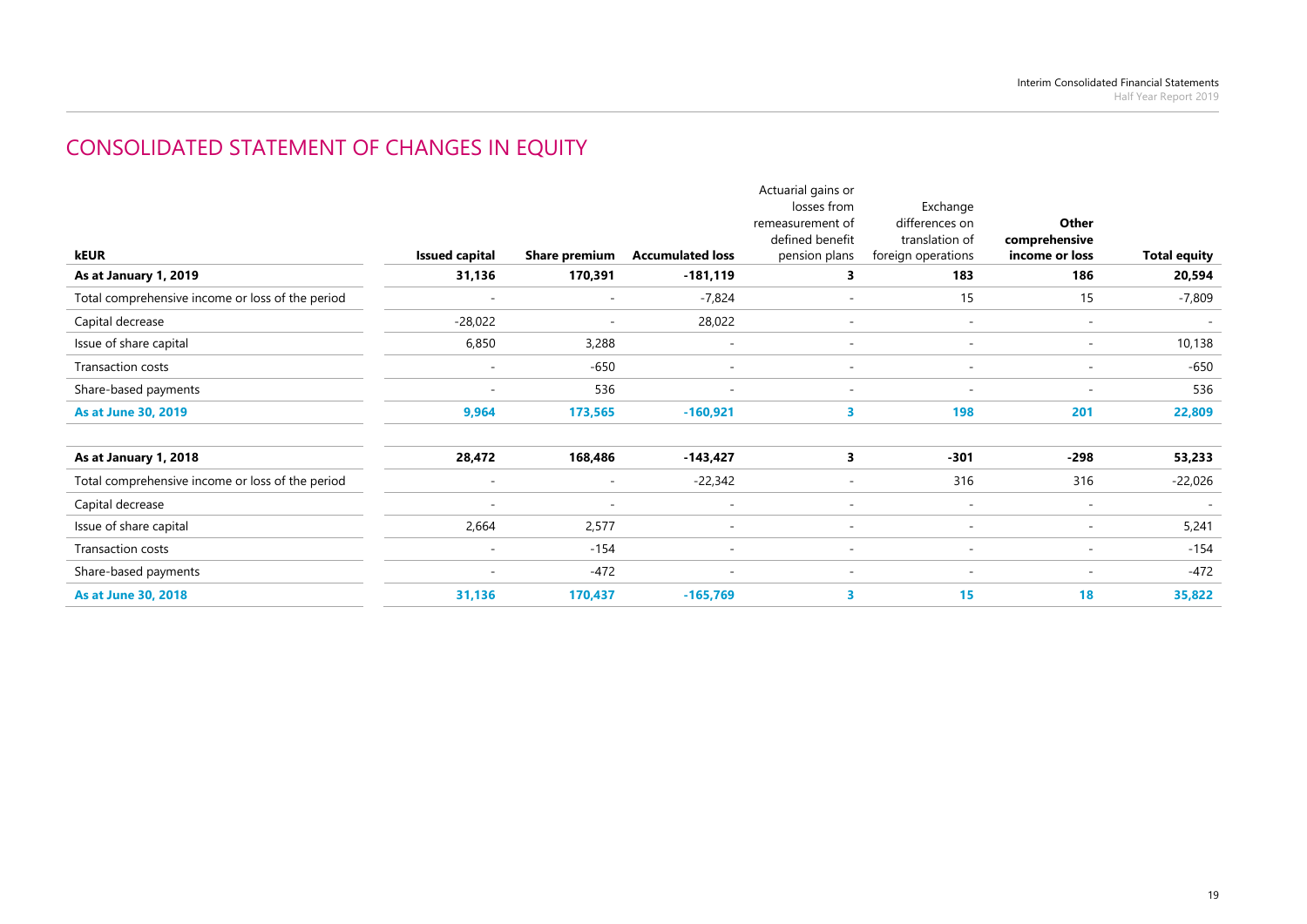# NOTES TO THE INTERIM CONSOLIDATED FINANCIAL STATEMENTS AS OF JUNE 30, 2019

# 1. Corporate information

windeln.de SE (the "Company") is a stock corporation under European law whose shares are publicly traded on the regulated market (Prime Standard) of the Frankfurt Stock Exchange since May 6, 2015. The Company is entered in the commercial register at Munich local court under HRB 228000. The registered offices of the Company are located at Hofmannstr. 51 in 81379 Munich, Germany. windeln.de SE is the parent of the windeln.de Group ("windeln.de" or the "Group").

The condensed and unaudited interim consolidated financial statements as of June 30, 2019, were approved for publication by resolution of the management board on August 6, 2019.

### 2. Basic accounting policies

The condensed interim consolidated financial statements as of June 30, 2019, were prepared in accordance with the International Financial Reporting Standards (IFRS) as adopted in the European Union (EU). These interim consolidated financial statements conform with the regulation IAS 34 "Interim financial reporting".

The condensed interim consolidated financial statements do not include all the information and disclosures required in the annual financial statements and should therefore be read in conjunction with the consolidated financial statements for the year ended December 31, 2018.

Generally, the same accounting and measurement principles were applied as in the consolidated financial statements for the financial year ended December 31, 2018. Exceptions relate to new or revised accounting standards – as described below – that either require first application in fiscal year 2019 or that are early adopted in fiscal year 2019. We refer to section 3.2 "New accounting standards issued by the IASB" of our notes to the consolidated financial statements as of December 31, 2018.

#### **Adoption of the new leasing standard IFRS 16**

IFRS 16 "Leases" was adopted as of January 1, 2019. According to the new standard, leased office spaces in Munich, Barcelona and Sibiu and the store in Grünwald are capitalized as right-of-use assets, and corresponding financial liabilities are recognized. Until 2018, those lease agreements were accounted for as operating leases pursuant to IAS 17. Considering minimum lease terms and contractual renewal options, lease terms of 20 to 40 months from January 1, 2019, were assumed. The weighted average incremental borrowing rate applied to those lease liabilities as of January 1, 2019, is 8.3%.

Warehouse spaces provided by our logistics partners do not qualify as capitalizable right-of-use assets. Other leases such as technical equipment or office equipment are below the quantitative threshold of EUR 5,000, have a short remaining lease term of max. twelve months, do not qualify as an identifiable asset, or they were already capitalized as finance leases pursuant to IAS 17.

At the date of adoption, the practical expedients were applied, i. e. a single discount rate was applied to a portfolio of leases, and short-term and low-value lease agreements were excluded from capitalization. For those lease agreements that were previously classified as finance leases, the carrying amount of the lease asset pursuant to IAS 17 and the carrying amount of the lease liability pursuant to IAS 17 immediately before the adoption of IFRS 16 were recognized as right-of-use asset and lease liability pursuant to IFRS 16. The measurement principles of IFRS 16 are applied only afterwards. Comparative periods are not restated. The adoption of IFRS 16 has led to following adjustments of the opening balances as of January 1, 2019:

|                                         | <b>Measurement</b><br>pursuant to<br>IAS 17 as of | <b>Adoption of</b> | <b>Measurement</b><br>pursuant to<br><b>IFRS 16 as of</b> |
|-----------------------------------------|---------------------------------------------------|--------------------|-----------------------------------------------------------|
| <b>kEUR</b>                             | Dec. 31, 2018                                     | IFRS 16            | Jan. 1, 2019                                              |
| Fixed assets                            | 123                                               | 1.057              | 1,180                                                     |
| Non-current financial liabilities       | 15                                                | 492                | 507                                                       |
| Current financial liabilities           | 39                                                | 618                | 657                                                       |
| Other non-current financial liabilities | 21                                                | $-21$              |                                                           |
| Other current financial liabilities     | 2,335                                             | $-32$              | 2.303                                                     |

The adoption of IFRS 16 has led to additional net expenses of EUR 16k in the first six months of 2019, compared to the measurement pursuant to IAS 17. Earnings before interest and taxes (EBIT) had cost reductions of EUR 25k, whereas the financial result was impacted by additional expenses of EUR 41k. In the consolidated statement of cash flows, payments from lease agreements in the amount of EUR 344k were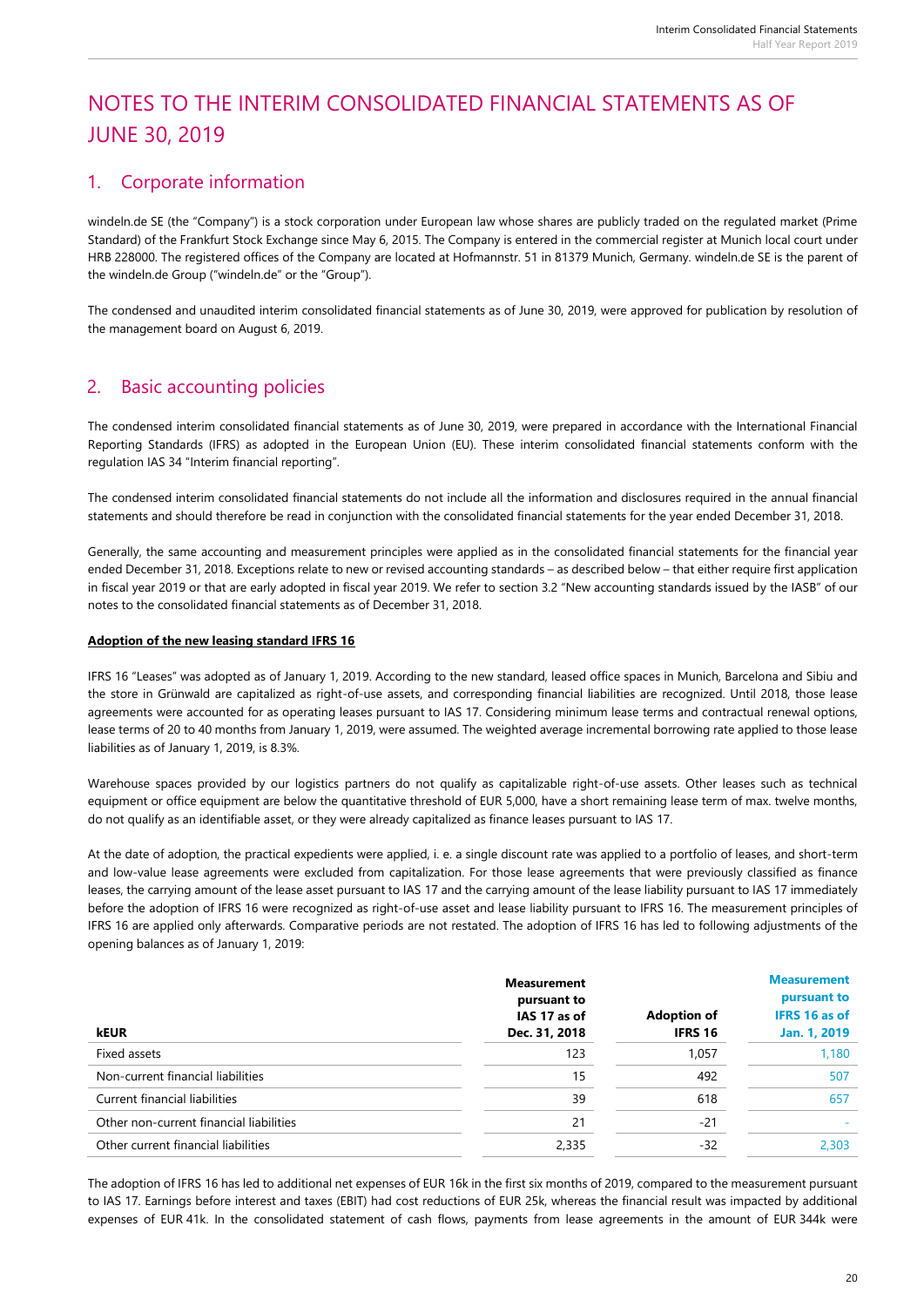recognized in H1 2019 within cash flows from financing activities, that would have been recognized as cash flows from operating activities under the previous accounting of IAS 17.

#### **Annual improvements to IFRSs (2015-2017 cycle)**

Required effective date: January 1, 2019 The adoption had no impact on the net assets, financial position and results of operations of windeln.de Group.

#### **IFRIC 23 Uncertainty over Income Tax Treatment**

Required effective date: January 1, 2019

The adoption had no impact on the net assets, financial position and results of operations of windeln.de Group.

### 3. Restatements

Due to the capital decrease performed in January 2019, prior year disclosures of earnings per share were restated in line with IAS 33.

|                                                       | As presented |            | <b>Adjusted</b> |
|-------------------------------------------------------|--------------|------------|-----------------|
| <b>Basic earnings per share</b>                       | H1 2018      | Adjustment | H1 2018         |
| Profit or loss from continuing operations (kEUR)      | $-12.480$    |            | $-12,480$       |
| Profit or loss from discontinued operations (kEUR)    | $-9,862$     | -          | $-9,862$        |
| Profit or loss for the period (kEUR)                  | $-22,342$    |            | $-22,342$       |
| Basic weighted average number of shares (thousands)   | 30,535       | -27,481    | 3,054           |
| Earnings per share from continuing operations (EUR)   | $-0.41$      |            | $-4.09$         |
| Earnings per share from discontinued operations (EUR) | $-0.32$      |            | $-3.23$         |
| Earnings per share (EUR))                             | $-0.73$      |            | $-7.32$         |
|                                                       |              |            |                 |

At an Extraordinary General Meeting on January 9, 2019, it was resolved to reduce the share capital of windeln.de SE by way of an ordinary capital reduction by a reverse stock split at a ratio of 10 : 1 from EUR 31,136,470 to EUR 3,113,647. The merger of the shares reduces the number of shares in the Company as of the effective date January 14, 2019, the date of the registration in the commercial register. If the number or ordinary shares outstanding decreases as a result of a reverse stock split, the calculation of earnings per share for all periods presented shall be adjusted retrospectively.

### 4. Segment reporting

The basis of segmentation remains unchanged compared to the last consolidated financial statements as of December 31, 2018. Since 2017, windeln.de is managed as a One-Segment-Group.

### 5. Basis of consolidation

The scope of consolidation remains unchanged compared to December 31, 2018.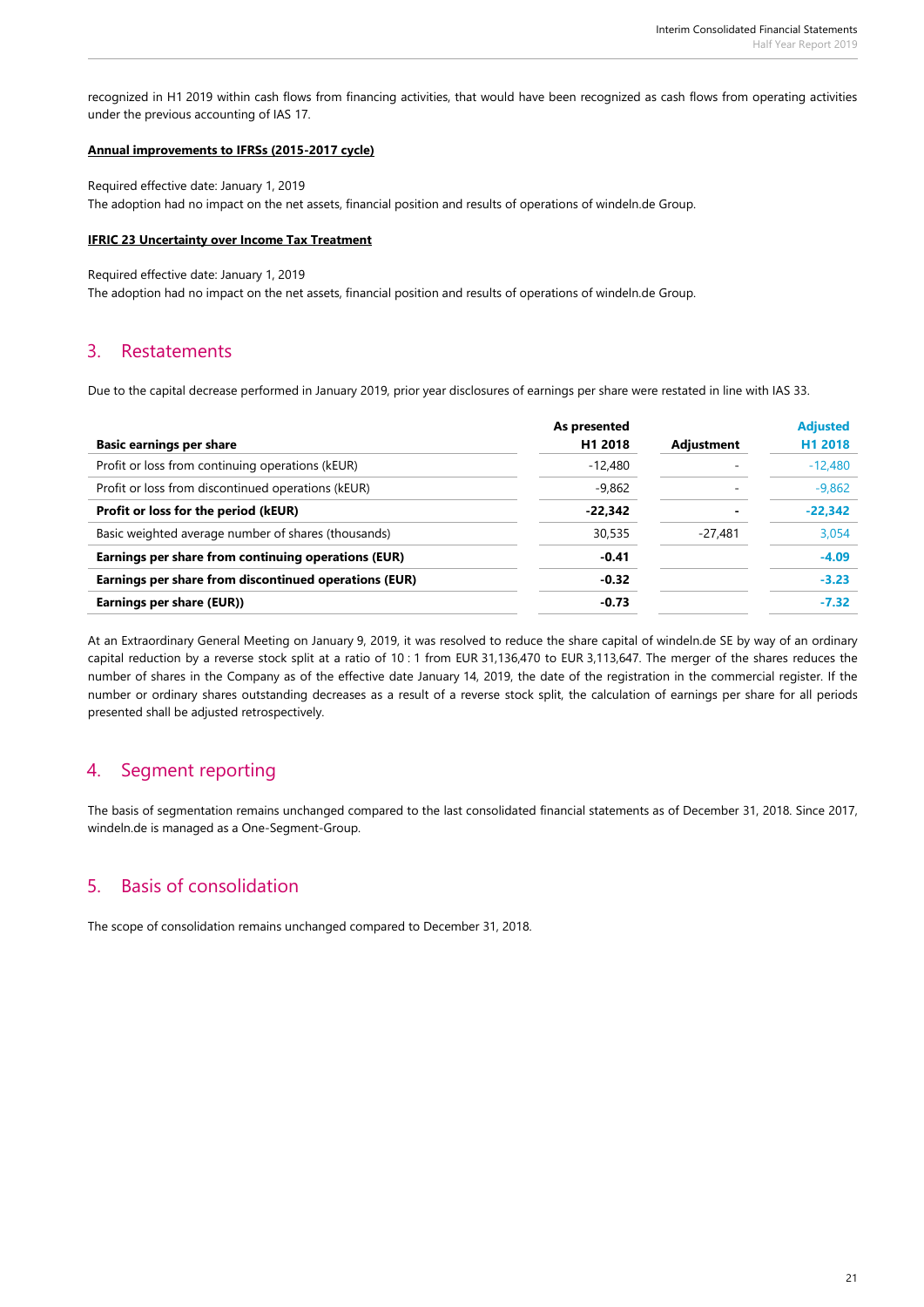### 6. Notes on the subsequent measurement of the acquisition of Feedo Sp. z o.o.

General information on the purchase of Feedo Group in 2015 and the divestiture of Feedo Group in 2018 is provided in the Annual Report 2018.

In the first six months of 2019, *claims from the purchase price amendment* have decreased from EUR 41k as of December 31, 2018, to EUR 6k as of June 30, 2019. The decrease results from following transactions:

- Partial release of expected credit losses pursuant to IFRS 9 in the amount of EUR 35k
- Payment of EUR 70k received
- The remaining claim from the purchase price amendment is recognized within other current financial assets.

In the first six months of 2019, *purchase price receivables from the divestiture of Feedo Group* have decreased from EUR 403k as of December 31, 2018 to EUR - as of June 30, 2019. The change results from following transactions:

- Interest income EUR 8K
- Payment of EUR 411k received

Initially, windeln.de expected the cash flow in the second half of 2020. Therefore, the receivable was recognized within other non-current financial assets as of December 31, 2018 and March 31, 2019. After the payment of EUR 411k, the purchase price for Feedo Group is fully settled.

# 7. Notes to the consolidated statement of financial position and the consolidated statement of comprehensive income

#### 7.1 Intangible assets

As of June 30, 2019, intangible assets include, amongst others, capitalized purchase prices of the domains of Bebitus in the amount of EUR 1,819k (December 31, 2018: EUR 1,819k) and a goodwill from the acquisition of windeln.ch AG in the amount of EUR 530k (December 31, 2018: EUR 522k).

The changed outlook for the current business year and the low market capitalization are events that might indicate an impairment. windeln.de assessed these events and concluded, that as of June 30, 2019, there are no indications for assets of the Group – in particular for the goodwills and domains of Bebitus and windeln.ch – to be impaired.

#### 7.2 Fixed assets

After the adoption of IFRS 16, fixed assets have increased significantly and break down as follows:

| kEUR                                                                  | <b>June 30, 2019</b> | Dec. 31, 2018 |
|-----------------------------------------------------------------------|----------------------|---------------|
| Leasehold improvements                                                |                      |               |
| Furniture and fixtures                                                | 54                   | 82            |
| Furniture and fixtures from right-of-use assets from lease agreements | 21                   | 38            |
| Land and buildings from right-of-use assets from lease agreements     | 753                  |               |
| <b>Fixed assets</b>                                                   | 831                  |               |

Detailed information on the adoption of IFRS 16 is provided in note 2.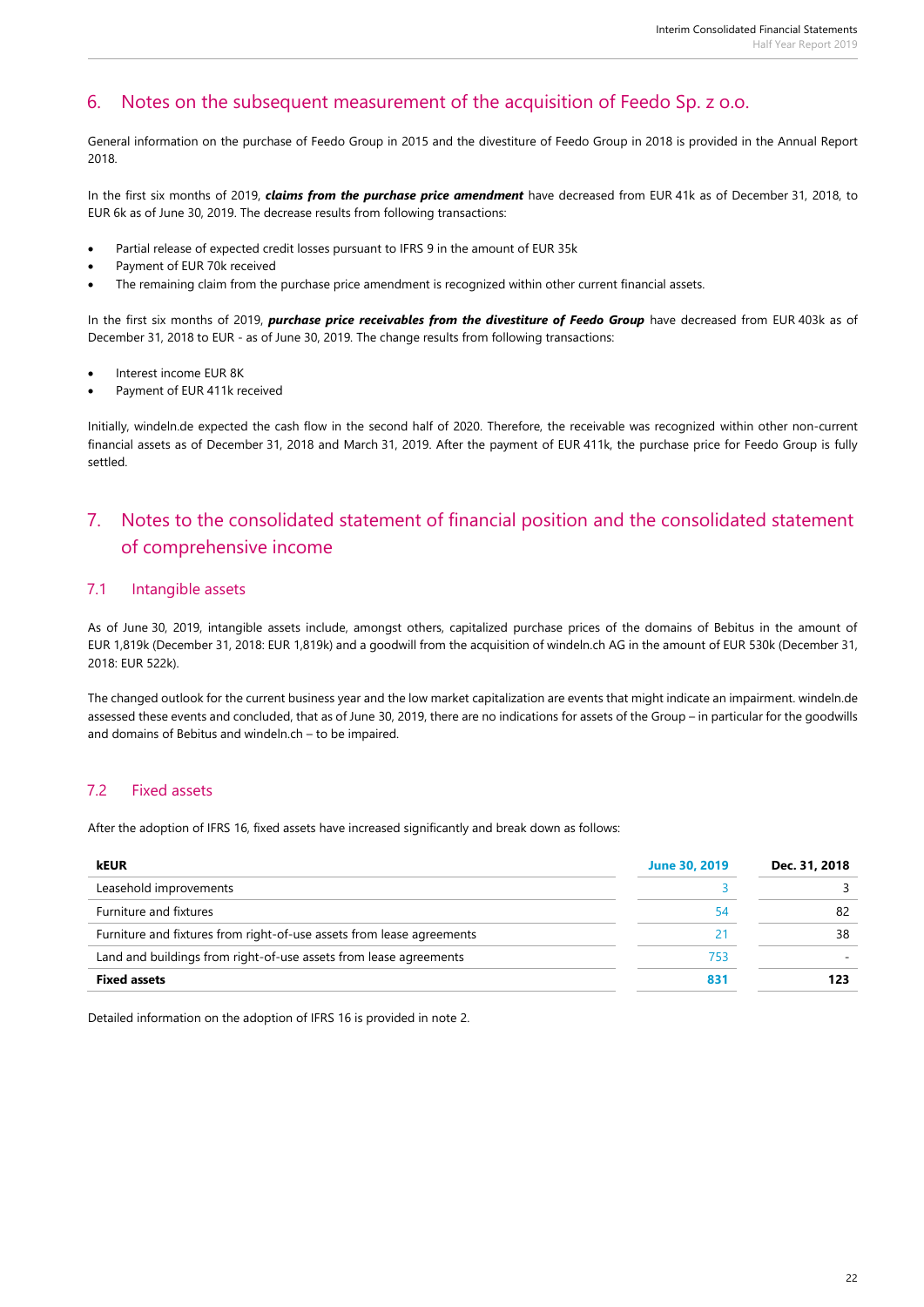#### 7.3 Financial assets and financial liabilities

The following table shows the carrying amounts and fair values of the financial assets (except for cash and cash equivalents) and the allocation of financial statement positions to the measurement categories:

|                                                        | <b>June 30, 2019</b>      |                   | <b>December 31, 2018</b> |                   |
|--------------------------------------------------------|---------------------------|-------------------|--------------------------|-------------------|
| <b>kEUR</b>                                            | <b>Carrying</b><br>amount | <b>Fair value</b> | Carrying<br>amount       | <b>Fair value</b> |
| Debt instruments at amortized cost:                    |                           |                   |                          |                   |
| Trade receivables                                      | 1,628                     | 1,628             | 1,417                    | 1,417             |
| Other financial assets                                 | 2,667                     | 2,667             | 3,207                    | 3,207             |
| Debt instruments at fair value through OCI:            |                           |                   |                          |                   |
| $- - -$                                                |                           |                   |                          |                   |
| Equity instruments at fair value through OCI:          |                           |                   |                          |                   |
| $-- -$                                                 |                           |                   |                          |                   |
| Financial assets at fair value through profit or loss: |                           |                   |                          |                   |
| $- - -$                                                | ٠                         | ۰                 | ۰                        |                   |
| <b>Financial assets</b>                                | 4,295                     | 4,295             | 4,624                    | 4,624             |
| current                                                | 4,048                     | 4,048             | 3,974                    | 3,974             |
| non-current                                            | 247                       | 247               | 650                      | 650               |

Due to the short-term maturities of cash and cash equivalents, trade receivables and other current financial assets, the fair values less impairment for these items are assumed to be equal to the carrying amounts.

Other current financial assets include cooperative shares of EUR 14k (December 31, 2018: EUR 14k). Those assets qualify as "equity instruments at fair value through OCI" but are recognized at cost because they cannot be measured at fair value and because of their immaterial amount.

The following table shows the carrying amounts and fair values of all financial liabilities and the allocation of financial statement positions to the measurement categories:

|                                                             | <b>June 30, 2019</b> |                   | <b>December 31, 2018</b> |                   |
|-------------------------------------------------------------|----------------------|-------------------|--------------------------|-------------------|
|                                                             | <b>Carrying</b>      |                   | Carrying                 |                   |
| <b>kEUR</b>                                                 | amount               | <b>Fair value</b> | amount                   | <b>Fair value</b> |
| Financial liabilities at amortized cost:                    |                      |                   |                          |                   |
| Liabilities from lease agreements                           | 838                  | 838               | 54                       | 54                |
| Trade payables                                              | 3,820                | 3,820             | 4,573                    | 4,573             |
| Other financial liabilities                                 | 2,317                | 2,317             | 2,356                    | 2,356             |
| Financial liabilities at fair value through profit or loss: |                      |                   |                          |                   |
| $-- -$                                                      |                      |                   |                          |                   |
| <b>Total financial liabilities</b>                          | 6,975                | 6,975             | 6,983                    | 6,983             |
| current                                                     | 6,795                | 6,795             | 6,947                    | 6,947             |
| non-current                                                 | 180                  | 180               | 36                       | 36                |
|                                                             |                      |                   |                          |                   |

Due to the short-term maturities of trade payables and other current financial liabilities, the fair values for these items are assumed to be equal to the carrying amounts.

The increase in liabilities from lease agreements (previously: finance lease liabilities) results from the adoption of IFRS 16 as described in note 2.

#### 7.4 Fair value hierarchy

As of June 30, 2019, and December 31, 2018, no financial assets or financial liabilities were measured at fair value. There were no reclassifications between the different levels in the reporting period.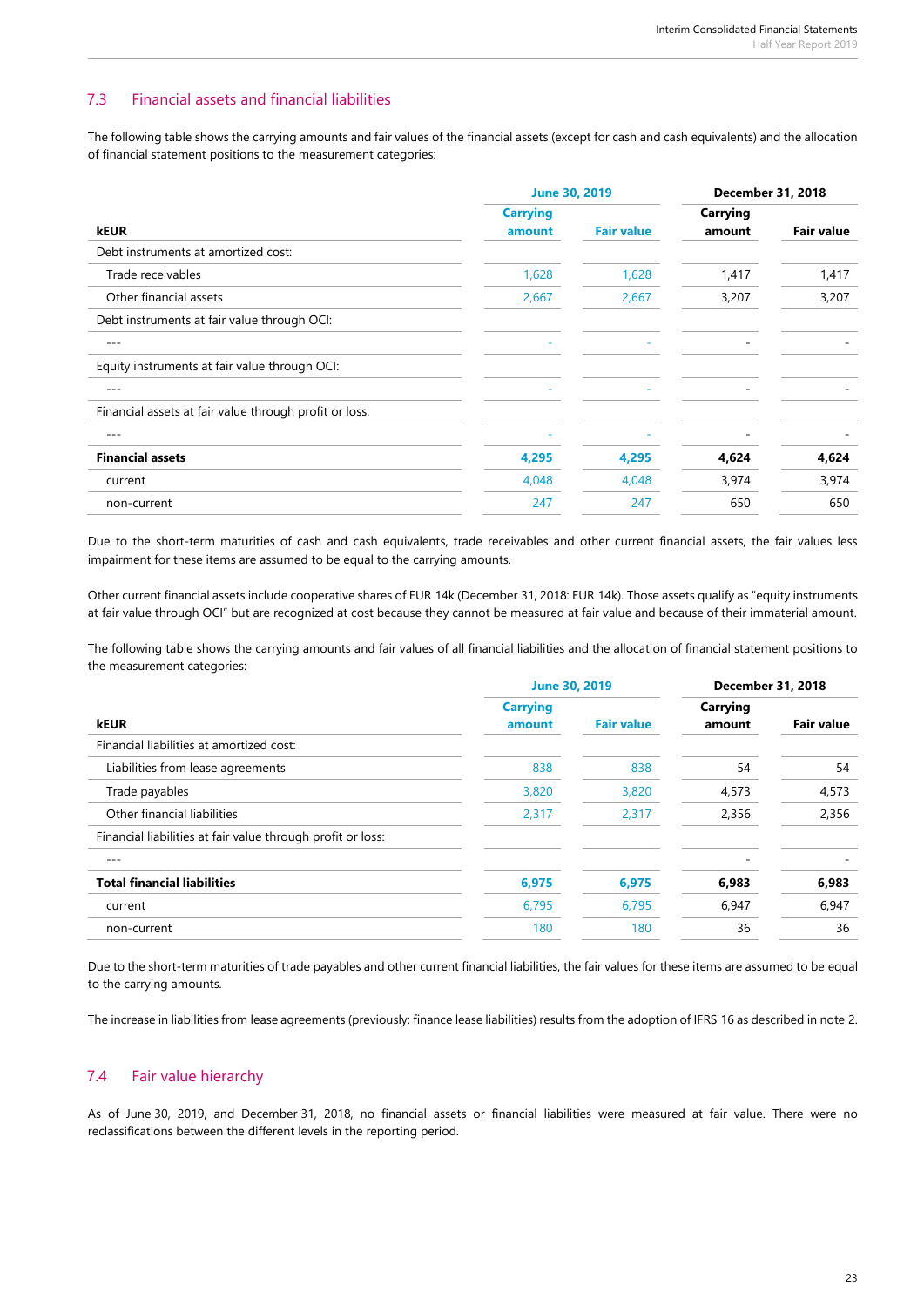### 7.5 Equity

#### **Capital transactions**

At an Extraordinary General Meeting on January 9, 2019, it was resolved to reduce the share capital of windeln.de SE by way of an ordinary capital reduction by a reverse stock split at a ratio of 10 : 1 from EUR 31,136,470 to EUR 3,113,647. This measure was intended to give the Company the opportunity to raise capital on the capital market by issuing new shares, as the share price is intended to level off above EUR 1.00, the statutory minimum issue amount for capital increases. The merger of the shares reduces the number of shares in the Company without affecting the assets of the Company.

Furthermore, it was resolved to increase the share capital of the Company by up to EUR 9,000,000 to EUR 12,113,647. The opportunity to implement a capital increase was used for a capital increase against cash contributions while respecting the subscription rights of the shareholders.

With entry in the commercial register on March 14, 2019, the subscription rights capital increase resolved by the Extraordinary General Meeting on January 9, 2019, successfully completed. The share capital was increased by issuing a total of 6,850,023 no-par value bearer shares, each with a nominal value of EUR 1.00 and with a dividend entitlement from January 1, 2018, against cash contribution of EUR 6,850,023 from EUR 3,113,647 to EUR 9,963,670. Based on the fixed subscription price of EUR 1.48 per share, this results in gross issue proceeds of EUR 10,138k.

On June 6, 2019, the Annual General Meeting resolved to revoke the existing authorisation to issue convertible and/or warrant bonds, profit participation rights and/or participating bonds (or combinations of these instruments) of up to EUR 300,000,000 and the Conditional Capital 2016/I of EUR 7,997,804 created to service the convertible and/or warrant bonds. At the same time, the management board was authorised, with the approval of the supervisory board, to issue convertible bonds and / or shares warrant bonds, profit participation rights and / or income bonds (or combinations of these instruments) with a total nominal value of up to EUR 25,000,000 and to grant the holders or creditors of these debt obligations conversion or warrant rights (also with conversion or warrant obligations) for a total of up to 4,981,835 new bearer shares of the Company with a proportionate amount of the share capital of up to EUR 4,981,835 in total (Conditional Capital 2019).

The Authorized Capital (EUR 15,500,00), the Conditional Capital 2016/II (EUR 555,206) and the Conditional Capital 2018 (EUR 1,200,000) are unchanged since December 31, 2018. After completing the capital reduction as resolved by the Extraordinary General Meeting on January 9, 2019, the management board voluntarily committed itself to use the Authorized Capital and the Conditional Capital only to an extent that does not exceed 50% of the share capital existing at the time of utilization.

#### **Issued capital**

As of June 30, 2019, the issued capital of the Group parent amounts to EUR 9,964k (December 31, 2018: EUR 31,136k). It has been fully paid in and comprises 9,963,670 no-par value bearer shares. As of December 31, 2018, the number of shares amounted to 31,136,470, that was reduced by 28,022,823 shares after the above-mentioned capital decrease, and then increased by 6,850,023 shares to a total of 9,963,670 after the following capital increase.

#### **Share premium**

As of June 30, 2019, the share premium amounts to EUR 173,565k (December 31, 2018: EUR 170,391k) and breaks down as follows:

| <b>kEUR</b>                              | <b>June 30, 2019</b> | <b>December 31, 2018</b> |
|------------------------------------------|----------------------|--------------------------|
| Premium from financing rounds and/or IPO | 171,204              | 167,916                  |
| Capital increases from company funds     | $-25,232$            | $-25,232$                |
| Contributions in kind                    | 4,465                | 4,465                    |
| Costs of equity transactions             | $-6,324$             | $-5,674$                 |
| Share-based payments                     | 29,412               | 28,876                   |
| Premium from exercise of stock options   | 40                   | 40                       |
| <b>Share premium</b>                     | 173,565              | 170,391                  |

#### **Accumulated loss**

The accumulated loss results from losses carried forward from prior periods and the result for the current reporting period. The accumulated loss is reduced by the capital decrease processed in January 2019.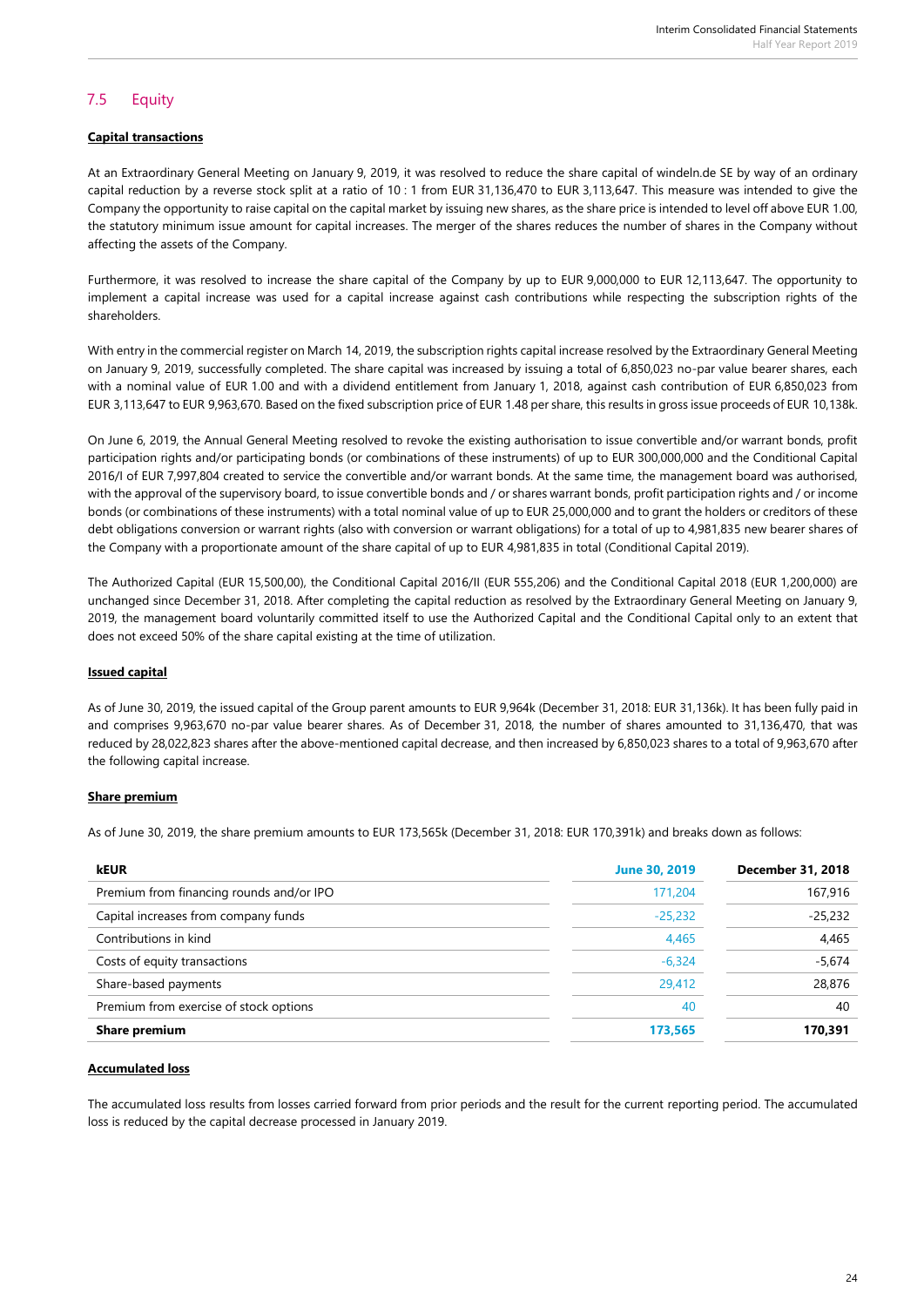#### 7.6 Share-based payments

In 2019, share-based payment expenses relate solely to remuneration of employees from stock option programs. The subscription rights recognized in equity changed as follows:

|                                                                                                            | <b>VSOP</b> | LTIP 2015-2017 |            | LTIP 2018-2020 |           | Incentive |
|------------------------------------------------------------------------------------------------------------|-------------|----------------|------------|----------------|-----------|-----------|
|                                                                                                            | $1 - 2$     | <b>RSU</b>     | <b>SO</b>  | <b>RSU</b>     | <b>SO</b> | 2019      |
| Outstanding at the beginning of<br>the reporting period (January 1,<br>2019)                               | 147,338     | 102,538        | 241,878    | 22,108         | 66,322    |           |
| Adjustment of subscription rights<br>due the reverse stock split in relation<br>1 : 10 on January 9, 2019* | 14,732      | 10,232         | 24,172     | 2,210          | 6,631     |           |
| Granted during the reporting period                                                                        |             | 687            | 1,493      | 1,703          | 5,123     | 591,792   |
| Exercised during the reporting<br>period                                                                   |             |                |            |                |           |           |
| Forfeited during the reporting<br>period                                                                   |             | 182            | 3,112      | 90             | 270       |           |
| Expired during the reporting period                                                                        | ٠           | ٠              |            | 9              |           |           |
| <b>Outstanding at the end of the</b><br>reporting period (June 30, 2019)                                   | 14,732      | 10,737         | $22,553**$ | 3,823          | 11,484    | 591,792   |
| Exercisable at the end of the<br>reporting period (June 30, 2019)                                          | 14,732      | 2,695          |            |                |           |           |

\* considering contractual rounding to a full share

\*\* For the interim financial reporting as of June 30, 2018, management has estimated that the performance target for LTIP 2015-2017 relating to the average revenue growth during the 4-year vesting period will most likely not be met. As of June 30, 2019, this estimation is unchanged for the stock options granted in 2016 and 2017. Therefore, management concludes that stock options (SO) granted in 2016 and 2017 with those specific performance targets, are not fully vested. Pursuant to IFRS 2, this assumption was incorporated into the quantity of the stock option plan. For the stock options granted in 2015, the defined performance targets were finally not met, and options forfeited.

#### **Description of stock option program "Incentive 2019"**

In the first half year of 2019, windeln.de SE has entered into compensation contracts, so called "Incentive 2019", with the management board and selected executive managers with the aim to bind these people to the Group in the upcoming months or to retain them for the Group. The agreements can be classified into two categories: people who were employed with the Group already in 2018 (group A) and people who joined the Group only in 2019 (group B).

Group A agreed that their partial or complete individual bonus entitlement for the year 2018 will not be paid in cash in the first quarter of 2019. Instead, the entitlement will be settled in shares of the Company; maturity date will be postponed to September 30, 2019. In addition, group A receives a loyalty bonus in a fixed EUR-amount which will be settled in shares of the Company and which has a maturity date as of September 30, 2019.

Group B receives a sign-on bonus in a fixed EUR-amount which will be settled in shares of the Company and which has a maturity date as of September 30, 2019.

Incentive 2019 is granted under the condition that the person is regularly employed as of September 30, 2019. In case the person is in a resigned position as of September 30, 2019, the loyalty bonus entitlements (group A) respectively the sign-on bonus (group B) forfeit. The individual bonus entitlement (group A) will be settled in cash in the month of abandonment.

All persons have agreed to convert their claims regarding the Incentive 2019 upon request by the Company into new shares of the Company, apart from an estimated amount which will be necessary to settle tax and social security liabilities. At the same time, the beneficiaries benefit from a discounted subscription price. Furthermore, the agreements stipulate a lock-up period for the new shares until September 30, 2020.

The subscription price, which will be determined by the company for the determination of the number of the issued shares, must be at least EUR 1.00 per share and may not exceed the discounted minimum subscription price in case the discounted minimum subscription price is higher than EUR 1.00. The discounted minimum subscription price is equal to 75% of the reference price (weighted average price of the Company's shares in the seven trading days before maturity date). If the reference price is above, but the discounted minimum subscription price is below EUR 1.00, the subscription price will be EUR 1.00 per share. If the reference price is below EUR 1.00, there will be no capital increase and the Company is obligated to pay the contribution claim in cash.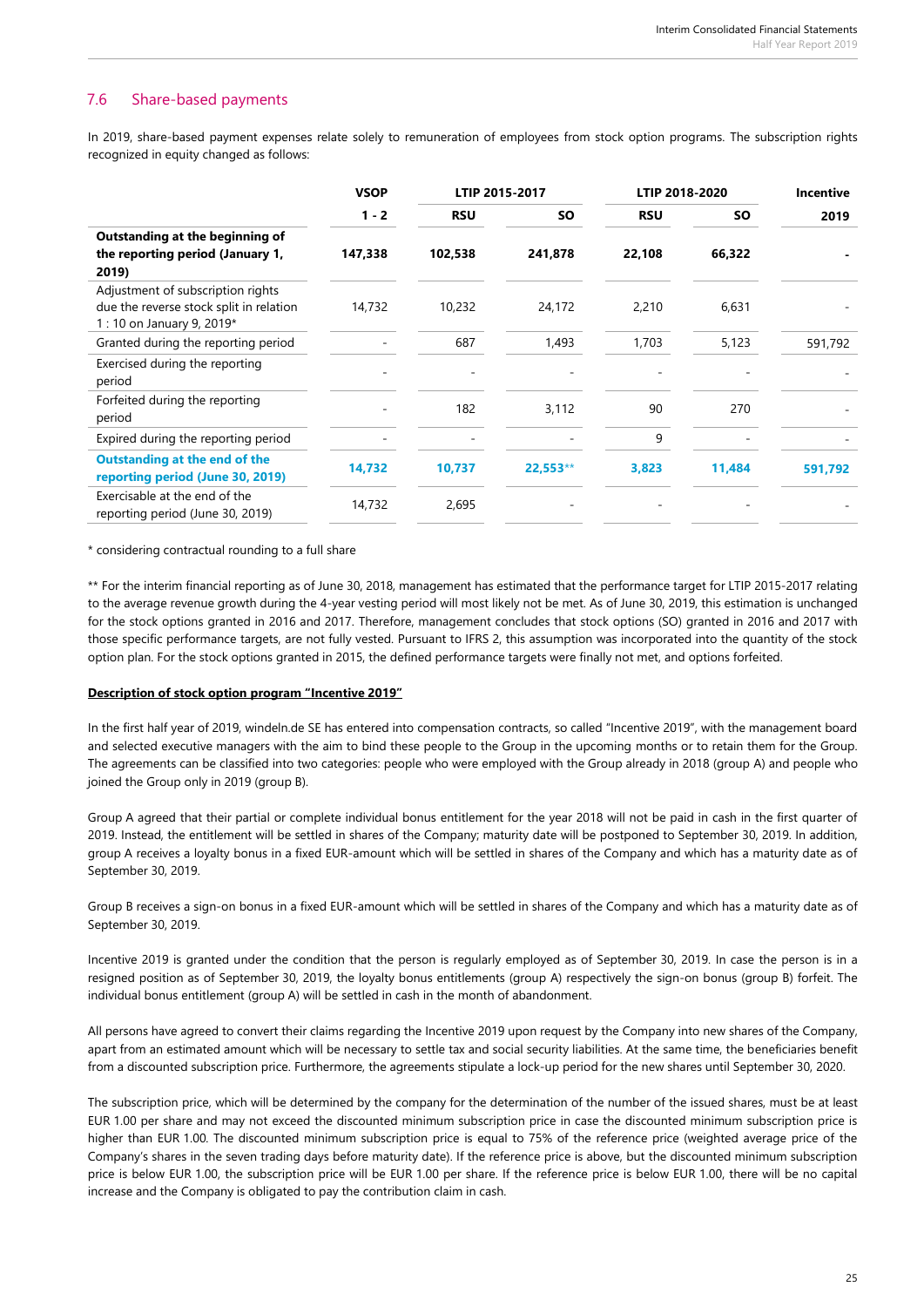At the moment, the management board expects that the reference price will be above EUR 1.00. Therefore, in line with IFRS 2 the loyalty bonus respectively the sign-on bonus will be accounted as share-based compensation with equity settlement as of June 30, 2019. For all commitments the absolute amount is fixed, meaning the beneficiaries get a defined fixed EUR-amount in a variable number of shares. The number of shares is known only on September 30, 2019. The fair value of the committments is measured as the value of the fixed EUR-amount under consideration of the discounted subscription price. An adjustment for time values effects was not done due to the short duration. The valuation of the loyalty bonuses respectively the sign-on bonuses is performed on grant date under the assumption that the subscription price will be the discounted minimum subscription price of 75%. Pursuant to IFRS 2, the agreed loyalty bonuses as well as the sign-on bonuses will be recorded in the capital reserve on a linear basis over the vesting period (grant date until September 30, 2019) and under consideration of the discounted subscription price. Therefore, EUR 518k were recorded as personnel expenses in the first half of 2019.

As of December 31, 2018, the individual bonus claims are accounted as other financial liabilities in line with IAS 19. Pursuant to IFRIC 19 "Extinguishing Financial Liabilities with Equity Instruments", the financial liability is recognized until its redemption. Only then, the remeasured amount is recognized through equity. As of June 30, 2019, a liability from these agreements relating to individual bonus 2018 is recognized in the amount of EUR 59k within other current liabilities (December 31, 2018: EUR 59k).

#### **Presentation of financial impacts**

The net expense recognized in H1 2019 from share-based payment obligations amounts to EUR 536k (H1 2018: income of EUR 387k) and is fully attributable to equity-settled share-based payments from stock options programs.

As of June 30, 2019, a figure of EUR 12,478k is reported in the share premium from equity-settled share-based payment obligations from stock option programs (December 31, 2018: EUR 11,942k).

#### 7.7 Revenues

The Group's revenue is mainly generated through the sale of baby and toddler products in Germany, China and other European countries.

| <b>kEUR</b>                                   | H <sub>1</sub> 2019 | H <sub>1</sub> 2018 | Q2 2019 | Q2 2018 |
|-----------------------------------------------|---------------------|---------------------|---------|---------|
| Revenues from continuing operations by type   |                     |                     |         |         |
| Revenue from the sale of merchandise          | 40,592              | 56,255              | 19,958  | 23,516  |
| Revenue from other services                   | 317                 | 116                 | 188     | 32      |
|                                               | 40.909              | 56,371              | 20.146  | 23,548  |
| Revenues from continuing operations by region |                     |                     |         |         |
| Germany, Austria, Switzerland (DACH)          | 8,962               | 12,599              | 4,262   | 5,316   |
| China                                         | 24,955              | 29,089              | 12.671  | 11,624  |
| Other/rest of Europe                          | 6,992               | 14,683              | 3,213   | 6,608   |
|                                               | 40.909              | 56,371              | 20.146  | 23,548  |

### 8. Related party disclosure

Pursuant to the principles in IAS 24, the members of the management board and the supervisory board of windeln.de SE are classified as key management personnel. Since their resignation from the supervisory board of windeln.de SE on June 6, 2019, Dr. Hanna Eisinger and Dr. Christoph Braun do not qualify as related parties any more.

Since his appointment as member of the management board on May 17, 2019, Mr. Zhixiong Yan is a related party. Ms. Xiao Jing Yu and Mr. Weijian Miao qualify as related parties since their election as supervisory board members on June 6, 2019.

Mr. Miao acts as lessor of office spaces to the Group entity windeln Management Consulting (Shanghai) Co., Ltd., for a short period of time. Other transactions with related parties have not materially changed in the reporting period compared to the consolidated financial statements 2018.

Munich, August 6, 2019

Matthias Peuckert Dr. Nikolaus Weinberger Zhixiong Yan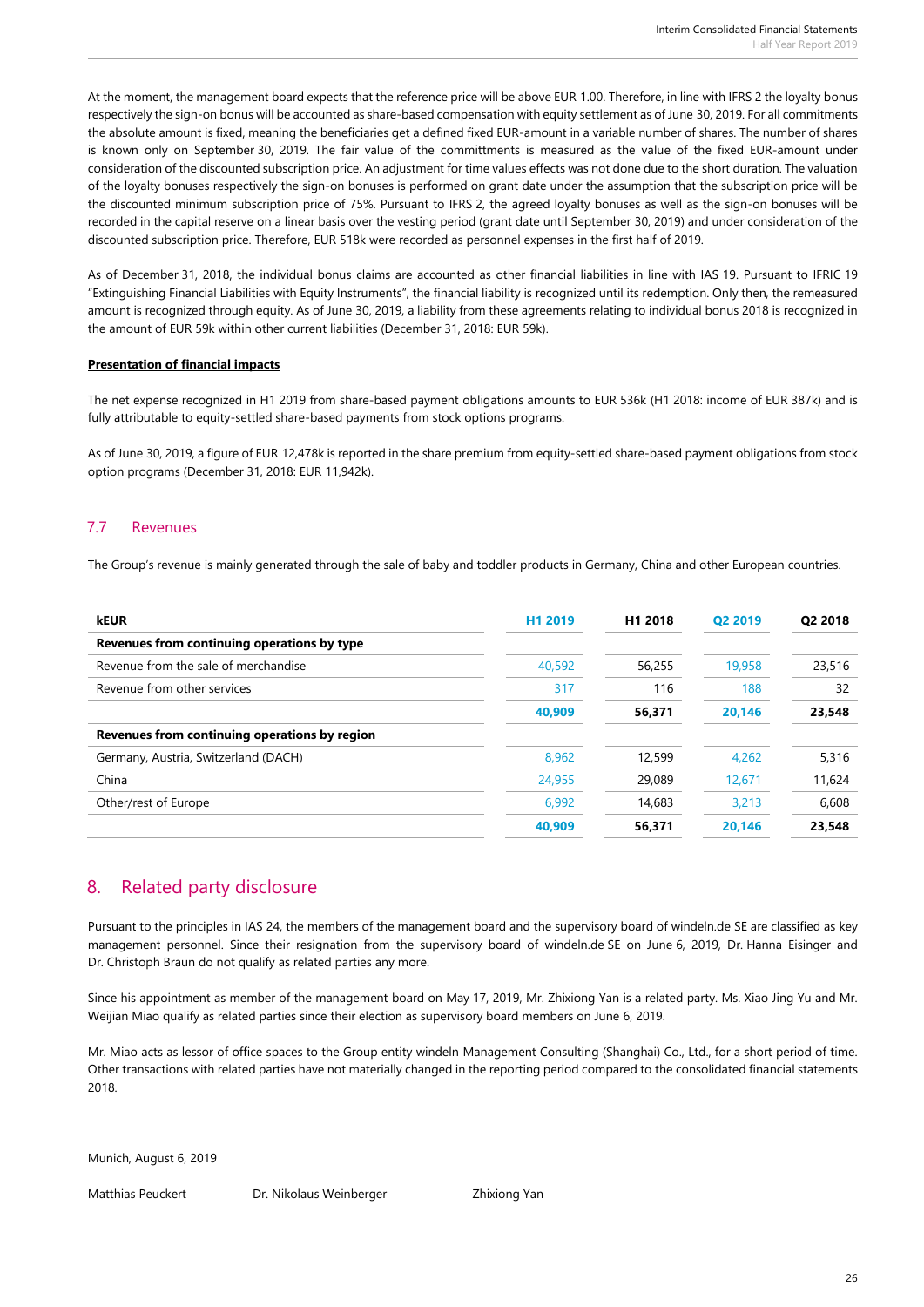# RESPONSIBILITY STATEMENT BY THE MANAGEMENT BOARD

To the best of our knowledge, and in accordance with the applicable principles for interim financial reporting, the interim consolidated financial statements give a true and fair view of the net assets, financial position and results of operations of the Group, and the interim group management report includes a fair review of the development and performance of the business and the position of the Group, together with a description of the material opportunities and risks associated with the expected development of the Group.

Munich, August 6, 2019

Matthias Peuckert Dr. Nikolaus Weinberger Zhixiong Yan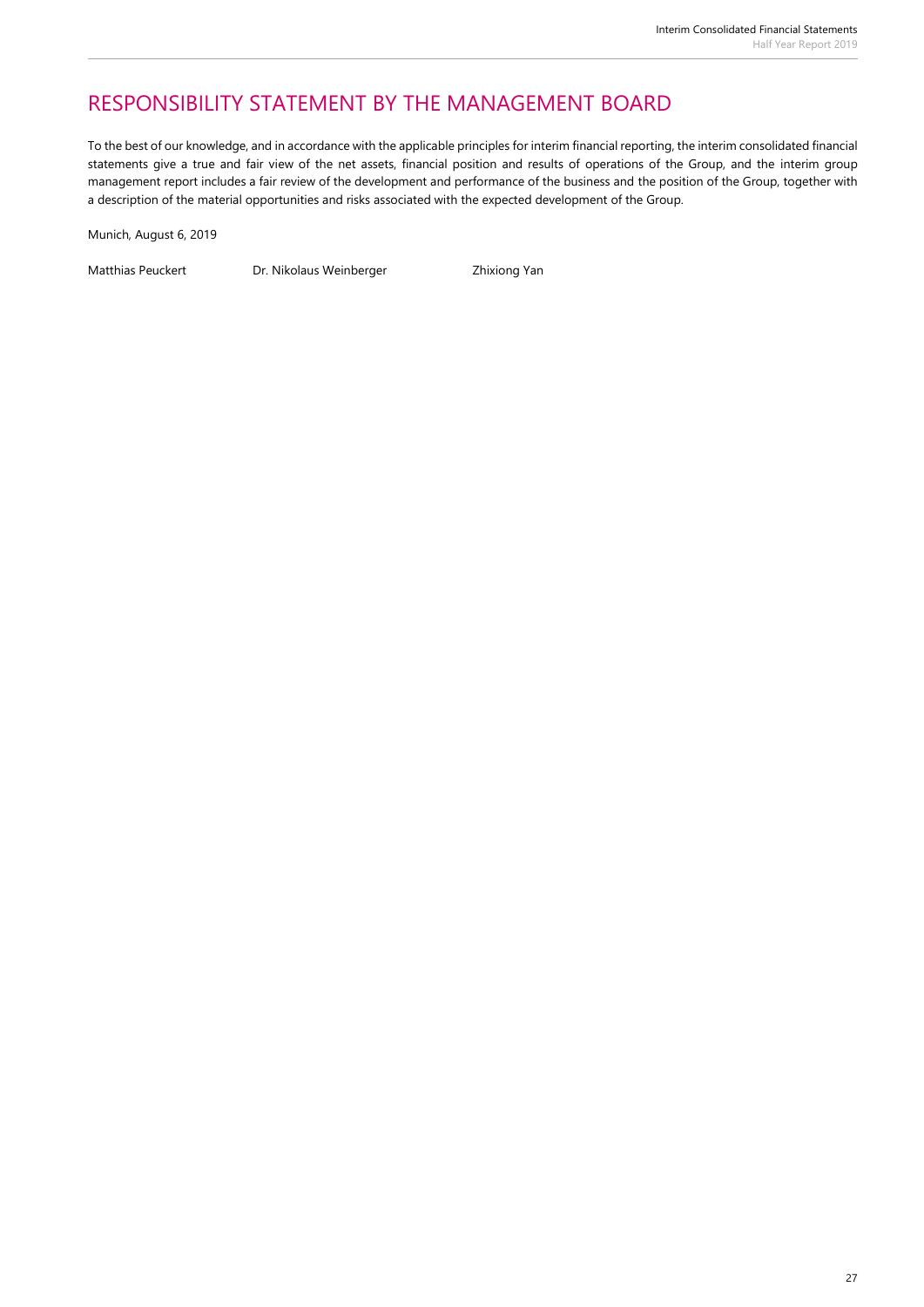# GLOSSARY

#### **Site visits**

We define site visits as the number of series of page requests from the same device and source in the measurement period and include visits to our online magazine. A visit is considered ended when no requests have been recorded in more than 30 minutes. The number of site visits depends on a number of factors including the availability of the offered products, the effectiveness of our marketing campaigns and the popularity of our online shops. Measured by Google Analytics.

#### **Mobile visit share**

We define mobile visit share (as % of site visits) as the number of visits via mobile devices (smartphones and tablets) to our mobile optimized websites and mobile apps divided by the total number of site visits in the measurement period. Site visits of our online magazine are excluded. Additionally, we excluded visits from China until end of 2016, because the most common online translation services on which most of our customers who order for delivery to China rely to translate our website content are not able to do so from their mobile devices. Therefore, only few Chinese customers ordered via their mobile devices. Due to the launch of our website in Chinese language in December 2016, site visits from China are included since Q1 2017. Measured by Google Analytics.

#### **Mobile orders**

We define mobile orders (as % of number of orders) as the number of orders via mobile devices to our mobile optimized websites and mobile apps divided by the total number of orders in the measurement period. Since Q1 2017, orders from China are included. Measured by Google Analytics.

#### **Active customers**

We define active customers as the number of unique customers placing at least one order in one of our shops in the 12 months preceding the end of the measurement period, irrespective of returns.

#### **Number of orders**

We define number of orders as the number of customer orders placed in the measurement period irrespective of returns. An order is counted on the day the customer places the order. Orders placed and orders delivered may differ due to orders that are in transit at the end of the measurement period or have been cancelled. Every order which has been placed, but for which the products in the order have not been shipped (e. g., the products are not available or the customer cancels the order), is considered ''cancelled''. Cancellations are deducted from the number of orders.

#### **Average orders per active customer**

We define average orders per active customer as number of orders divided by the number of active customers in the last 12 months.

#### **Share of repeat customer orders**

We define orders from repeat customers as the number of orders from customers who have placed at least one previous order, irrespective of returns. The share of repeat customer orders represents the number of orders from repeat customers in the last twelve months divided by the number of orders in the last twelve months.

#### **Gross order intake**

We define gross order intake as the aggregate Euro amount of customer orders placed in the measurement period minus cancellations. The Euro amount includes value added tax and excludes marketing rebates.

#### **Average order value**

We define average order value as gross order intake divided by the number of orders in the measurement period.

#### **Returns (as % of gross revenues from orders)**

We define returns (as % of gross revenues from orders) as the returned amount in Euro divided by gross revenues from orders in the measurement period. Since Q2 2016 including Bebitus returns. Gross revenues from orders are defined as the total aggregated Euro amount spent by our customers minus cancellations but irrespective of returns. The Euro amount does not include value added tax.

Until Q1 2017 returns were calculated in relation to the net merchandise value. As the gross revenues from orders do not exclude returns and include all marketing discounts, it is more reasonable to use this KPI for the return rate calculation than the net merchandise value. The change of the calculation logic has no material impact on the reported return rate. The new calculation method is applied from Q2 2017 onwards.

#### **Adjusted marketing cost ratio**

We define marketing cost ratio as marketing costs divided by revenues in the measurement period. Marketing costs, which are recognized within selling and distribution expenses in the consolidated income statement, mainly consist of advertising expenses, including search engine marketing, online display and other marketing channel expenses, as well as costs for the marketing tools of the Group. Marketing expenses incurred in 2018 in the shop pannolini.it are adjusted until the shop's closure.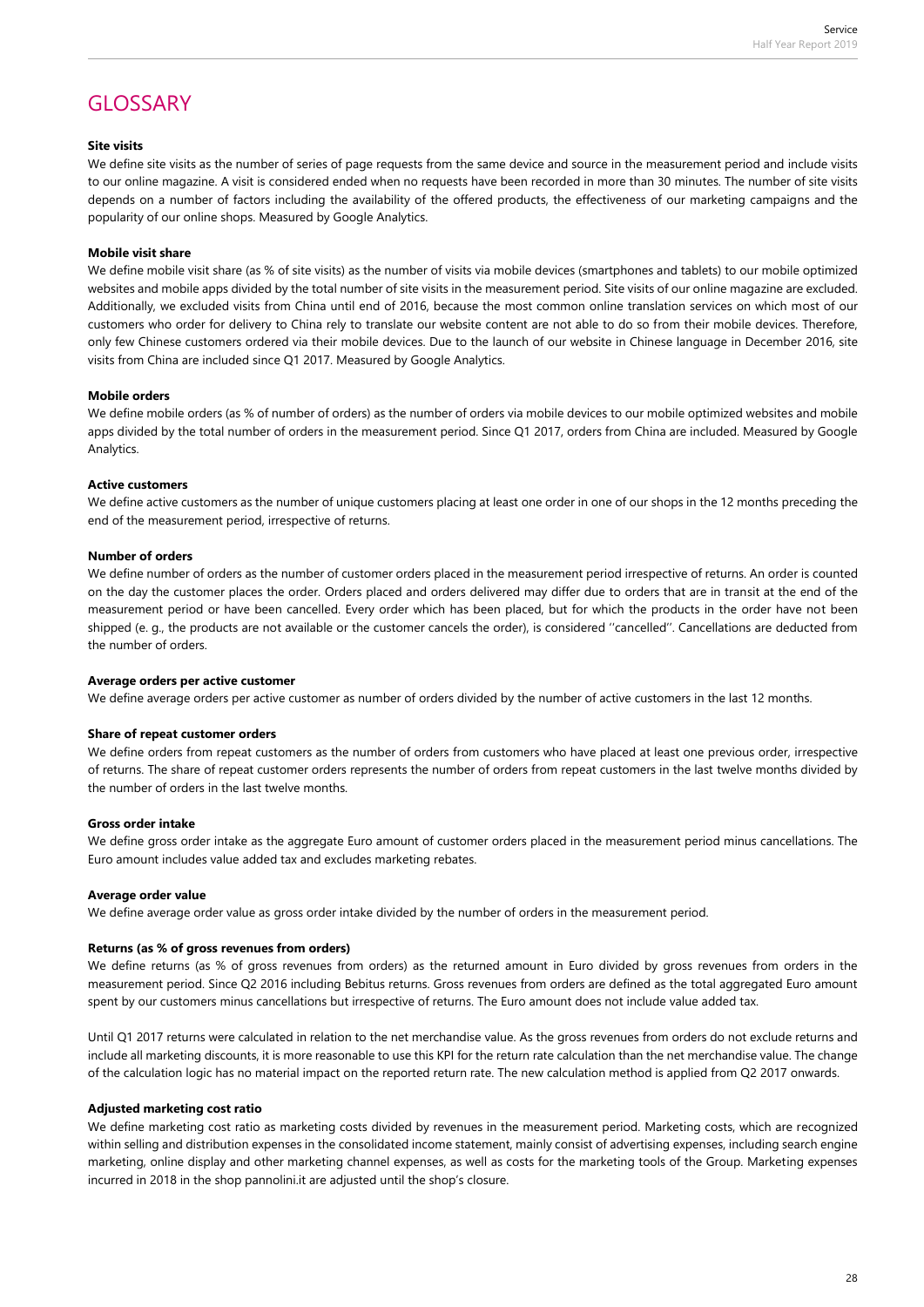#### **Adjusted fulfilment cost ratio**

We define adjusted fulfilment cost ratio as adjusted fulfilment costs divided by revenues for the measurement period. Fulfilment costs consist of logistics and warehouse rental expenses which are recognized within selling and distribution expenses in the consolidated income statement. Adjusted fulfilment costs exclude costs and income in connection with the reorganization or closure of warehouse locations.

#### **Adjusted other SG&A expenses (as % of revenues)**

We define adjusted other SG&A expenses as adjusted other SG&A expenses divided by revenues. The other SG&A expenses comprise selling and distribution expenses, excluding marketing costs and fulfilment costs, and administrative expenses as well as other operating income and expenses. Adjusted other SG&A expenses exclude expenses and income in connection with share-based compensation, reorganization measures, impairment expenses for purchased intangible assets (if applicable in the reporting period) and expenses of the shop pannolini.it until the shop's closure in 2018

#### **Operating contribution**

We define operating contribution as adjusted gross profit reduced by adjusted marketing costs and adjusted fulfilment costs. The adjustments of gross profit relate to expenses for share-based compensation. In 2018, income and expenses of the shop pannolini.it are adjusted until the shop's closure.

# FINANCIAL CALENDAR 2019

| DVFA Equity Forum, Autumn Conference, Frankfurt am Main | September 3, 2019 |  |  |
|---------------------------------------------------------|-------------------|--|--|
| Publication of nine months results 2019                 | November 13, 2019 |  |  |

# IMPRINT

81379 Munich, Germany **Picture credits** corporate.windeln.de Fotolia, iStock and the Fotolia, iStock and the Fotolia, iStock and the Fotolia, iStock and the Fotolia, iStock and the Fotolia, iStock and the Fotolia, iStock and the Fotolia, iStock and the Fotolia,

windeln.de SE Sophia Kursawe windeln.de SE Hofmannstrasse 51 E-Mail: investor.relations@windeln.de

**Editorial team and contact Corporate Communications Concept, text, layout and design**

#### **Disclaimer**

This Half Year Report contains forward-looking statements, which are based on assumptions and estimates of the management of windeln.de SE. Even if the company management is of the opinion that these assumptions and estimates are correct, the future actual development and the future actual results may differ considerably from these assumptions and estimates due to various factors. These factors include, among others, those mentioned in the Risk Report on page 15. These factors may also include, for example, changes in the macroeconomic situation, the legal and regulatory framework in Germany and the EU, and changes in the industry.

windeln.de SE does not assume any guarantee or liability that the future development and the actual results achieved in the future will correspond with the assumptions and estimates expressed in this annual report. windeln.de SE neither intends nor assumes any separate obligation to update forward-looking statements in order to adapt them to events or developments after the date of this report.

The Annual Report is also available in German and can be downloaded in both languages from the Internet at corporate.windeln.de. In the event of deviations, the German version of the annual report takes precedence over the English translation.